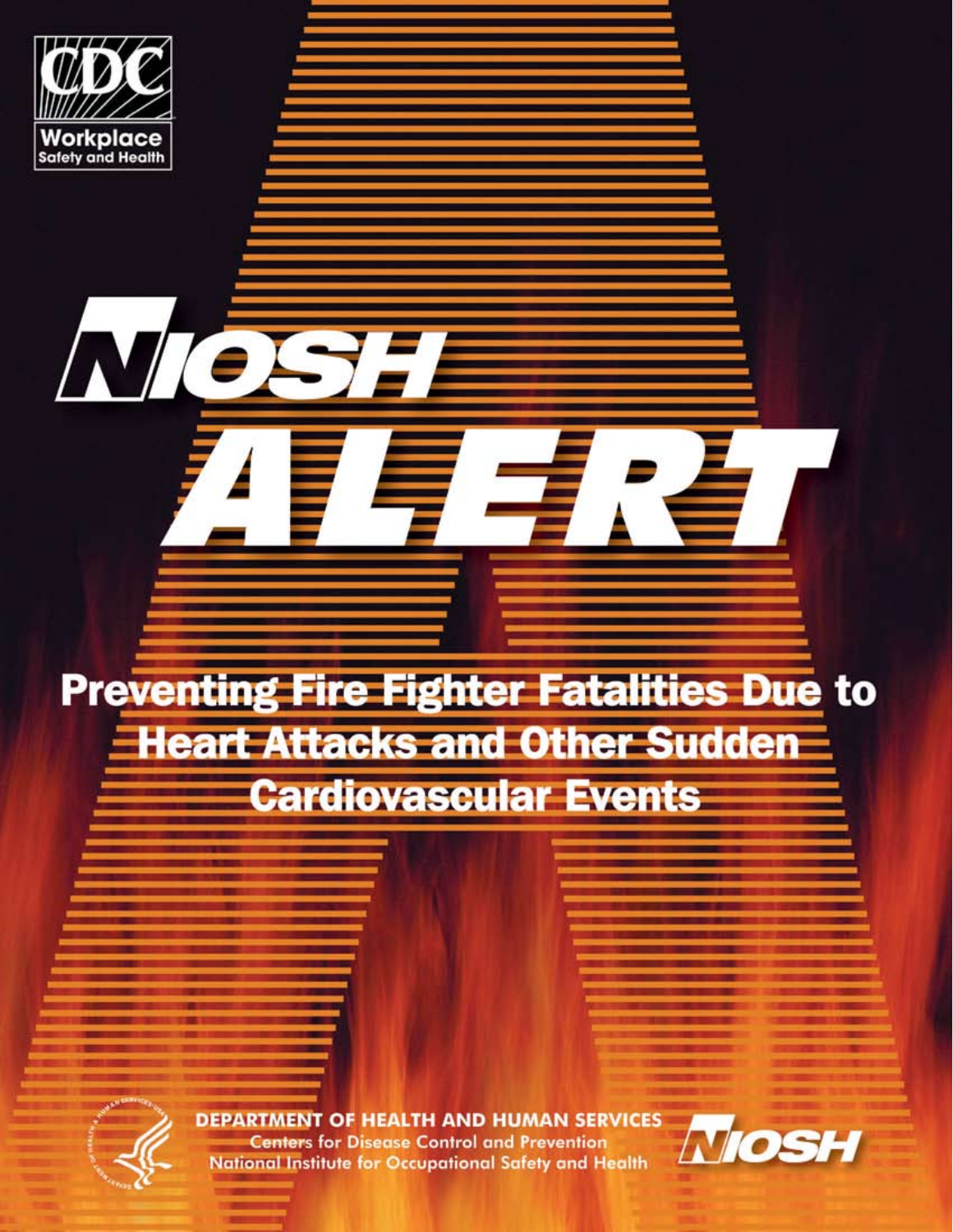**This document is in the public domain and may be freely copied or reprinted.** 

#### **DISCLAIMER**

Mention of any company or product does not constitute endorsement by the National Institute for Occupational Safety and Health (NIOSH). In addition, citations to Web sites external to NIOSH do not constitute NIOSH endorsement of the sponsoring organizations of their programs or products. Furthermore, NIOSH is not responsible for the content of these Web sites.

#### **ORDERING INFORMATION**

 To receive documents or other information about occupational safety and health topics, contact NIOSH at

> NIOSH—Publications Dissemination 4676 Columbia Parkway Cincinnati, OH 45226–1998

Telephone: **1–800–35–NIOSH** (1–800–356–4674) Fax: 513–533–8573 E-mail: pubstaft@cdc.gov

or visit the NIOSH Web site at **www.cdc.gov/niosh**

#### **DHHS (NIOSH) Publication No. 2007–133**

June 2007

#### SAFER • HEALTHIER • PEOPLE<sup>™</sup>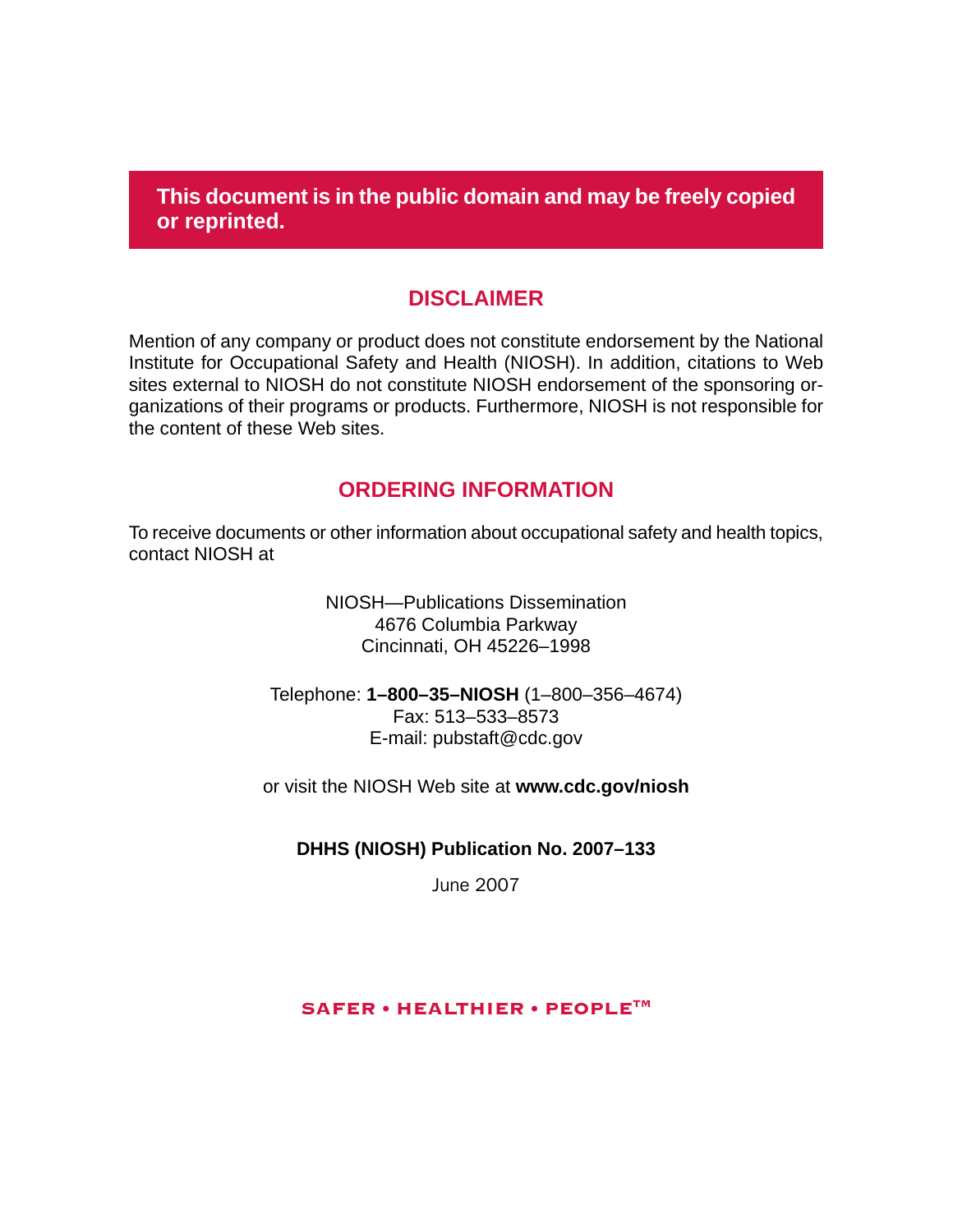

# Preventing Fire Fighter Fatalities Due to Heart Attacks and Other Sudden Cardiovascular Events

#### WARNING!

Fire fighters are at risk of dying on the job from preventable cardiovascular conditions.

Fire fighters are dying on the job from preventable cardiovascular conditions.

 Sudden cardiac death represents the most com-mon cause of a fire fighter fatality. This document:

- 1. Provides background on fire fighting and heart disease,
- 2. Presents five case reports to highlight important findings,
- 3. Summarizes data from the NIOSH cardiovas cular disease (CVD) fatality investigations, and
- 4. Provides recommendations (listed below) to minimize the risk of injury and death to fire fighters from cardiovascular events.

#### Fire Departments should take the following steps to reduce on-duty heart attacks and other sudden cardiovascular events:

**Provide medical evaluations to ensure that** candidates and members are capable of performing job tasks with minimal risk of sudden incapacitation.



 $\blacksquare$  Ensure that physicians conducting the medical evaluations are knowledgeable about the physical demands of fire fighting, the essential tasks of fire fighting, and the consensus guidelines developed by the fire service.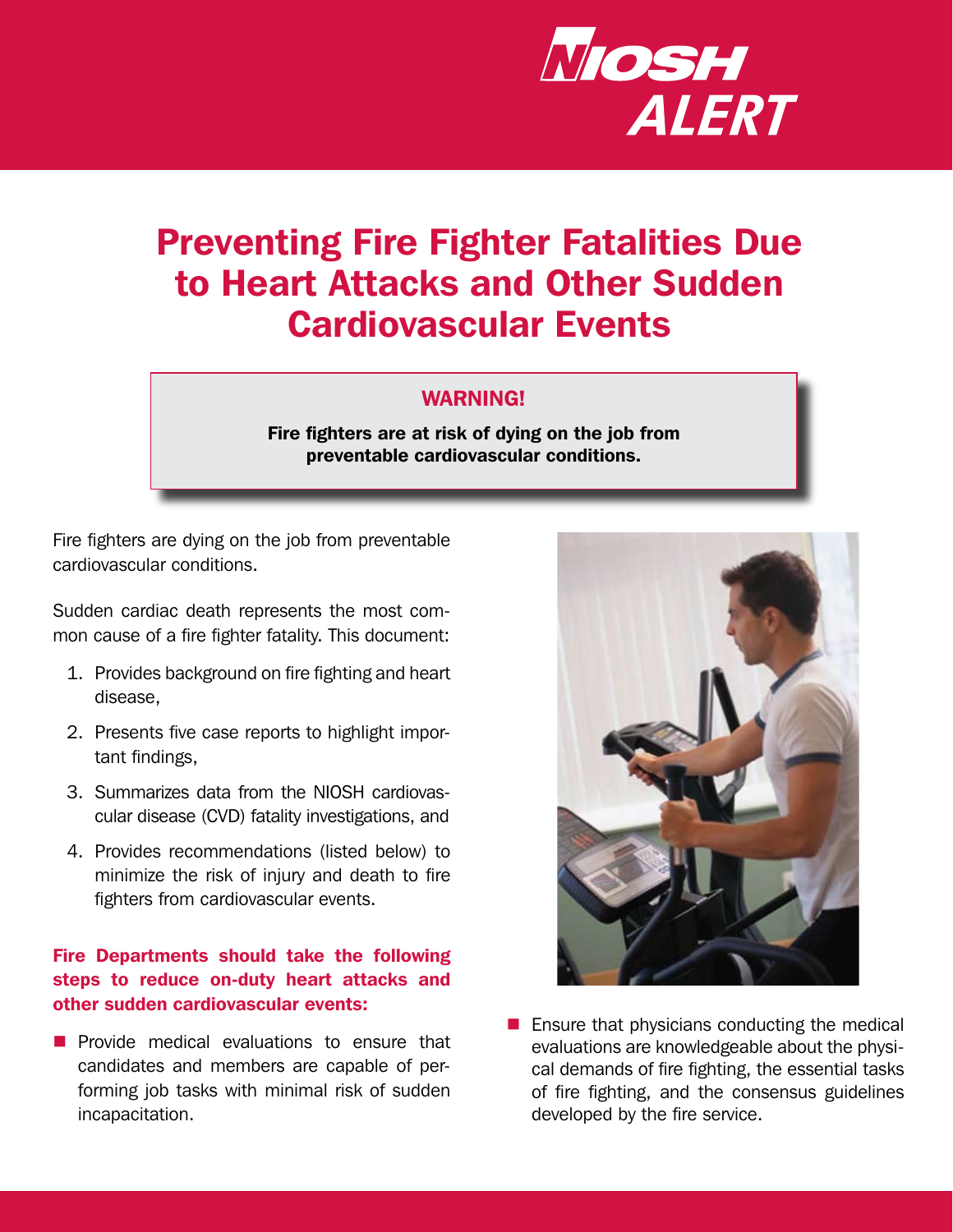

- $\blacksquare$  Implement a comprehensive wellness/fitness program for fire fighters to reduce risk factors for CVD and improve cardiovascular capacity.
- Control exposure to carbon monoxide and other fire contaminants through proper management of the fire scene and proper use of respiratory protection.
- **E** Ensure adequate staffing levels for operations to prevent over-exertion.
- $\blacksquare$  Provide on-scene rehabilitation to monitor vital signs for indication of excessive cardiovascular strain, and to cool and hydrate the fire fighter.
- Implement a comprehensive hearing conservation program.

 To help fire departments implement these steps, fire service agencies should conduct research on the following:

- **Effectiveness of health promotion programs to** reduce the incidence of heart disease among fire fighters.
- Barriers to implementing health promotion programs (both wellness and fitness).
- **Effectiveness of on-scene rehabilitation to re**duce cardiovascular strain.
- Risk posed to fire fighter's cardiovascular system due to occupational exposures.

For additional information, see *NIOSH Alert: Pre* venting Fire Fighter Fatalities Due to Heart Attacks and Other Sudden Cardiovascular Events [DHHS (NIOSH) Publication No. 2007–133]. Single copies of the Alert are available free from the following:

> NIOSH—Publications Dissemination 4676 Columbia Parkway Cincinnati, OH 45226–1998

Telephone: **1–800–35–NIOSH**  (1–800–356–4674) Fax: 513–533–8573 E-mail: pubstaft@cdc.gov

or visit the NIOSH Web site at **www.cdc.gov/niosh** 

**DEPARTMENT OF HEALTH AND HUMAN SERVICES**  Centers for Disease Control and Prevention National Institute for Occupational Safety and Health

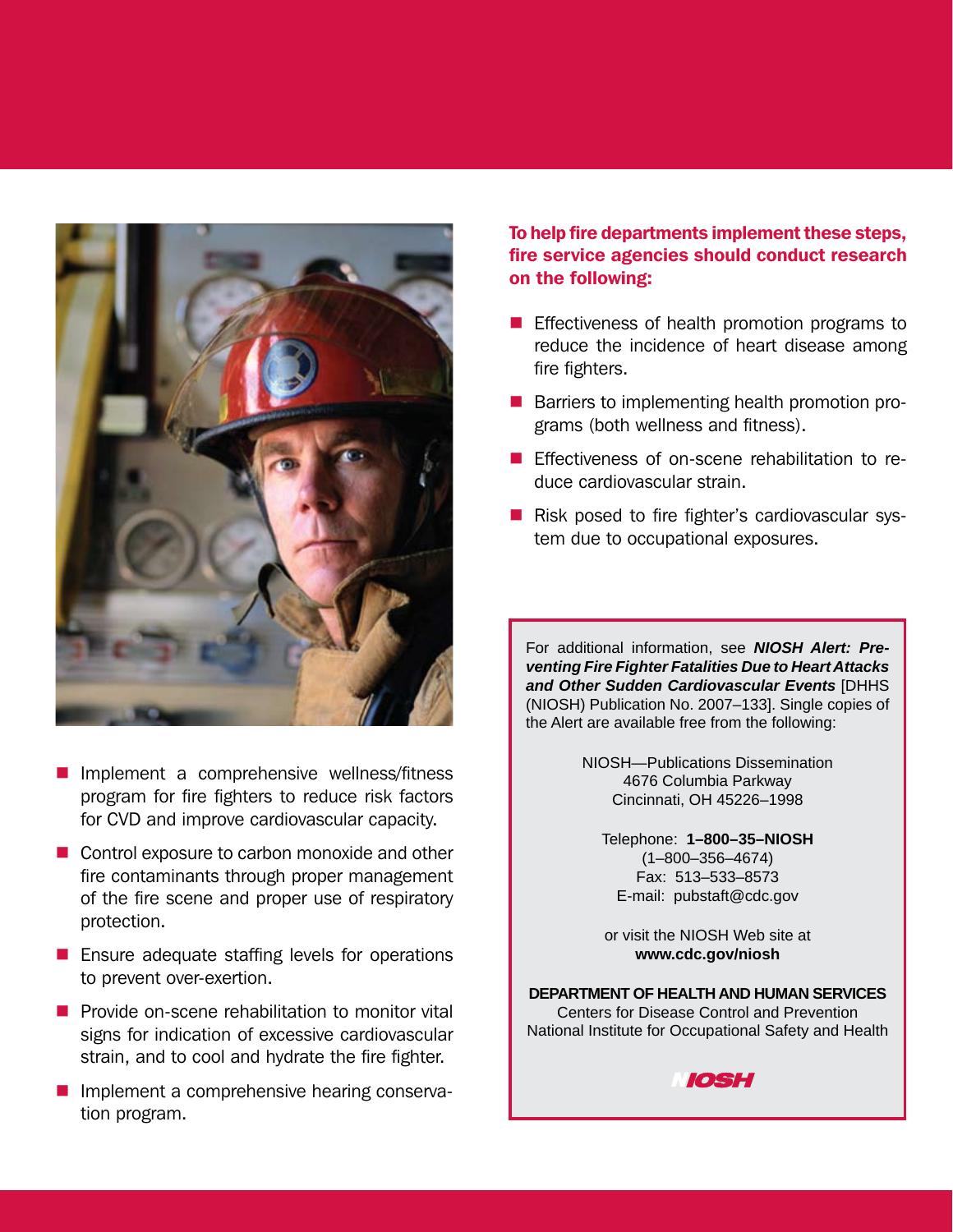

# Preventing Fire Fighter Fatalities Due to Heart Attacks and Other Sudden Cardiovascular Events

#### WARNING!

Fire fighters are at risk of dying on the job from preventable cardiovascular conditions.

The National Institute for Occupational Safety and Health (NIOSH) requests assistance in preventing on-duty cardiovascular deaths among U.S. fire fighters. To reduce these deaths, NIOSH recommends that fire departments and fire fighters follow established medical screening guidelines, adopt risk reduction measures during fire fighting operations, and develop and participate in comprehensive wellness/fitness programs. To bring the information and recommendations in this Alert to the attention of the fire service community, NIOSH requests help from the following individuals and organizations: fire commissioners, fire chiefs, State and local fire district administrators, State fire marshals, safety and health officials, health care providers (physicians, nurses, etc.), human resource specialists, unions, labor organizations, insurance companies and editors of trade journals and other publications.

#### INTRODUCTION

 Sudden cardiac death represents the most common cause of a fire fighter fatality. In



 2005, the National Fire Protection Associa- tion (NFPA) reported 44% (440/1006) of on-duty fire fighter fatalities during the ten- year period 1995–2004 were due to sudden cardiac death [Fahy 2005]. For 308 (70%) of these 440 deaths, NFPA was able to ob- tain some medical information (e.g., death certificate and/or post mortem examination) about the decedent. One hundred thirty-four (44%) of the 308 had prior known coronary artery disease (CAD) as determined by a heart attack, bypass surgery, or angioplasty/ stent procedures. However, NFPA was un-able to describe the medical screening or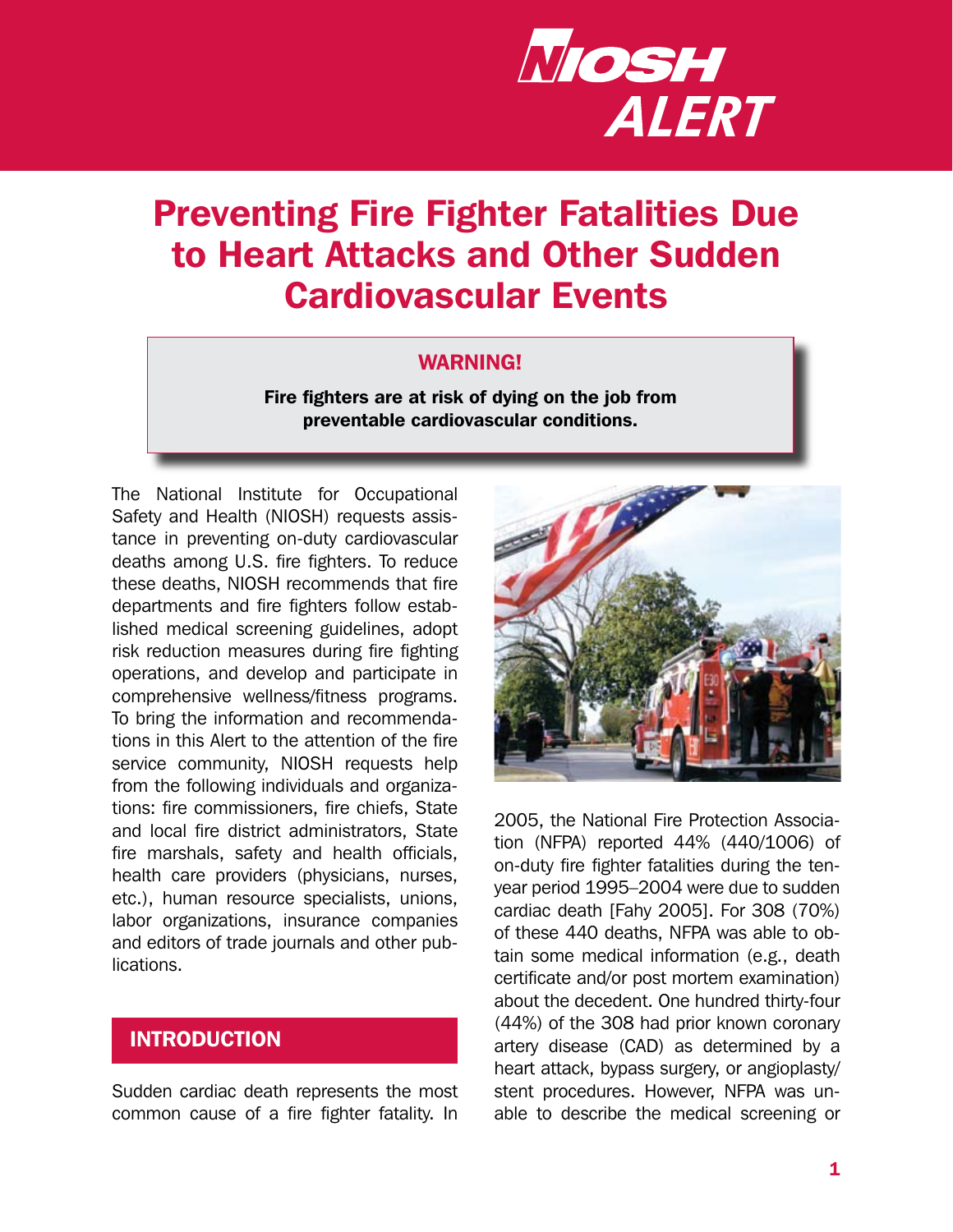fitness for duty evaluations conducted before these deaths. Therefore, additional informa- tion would be helpful to determine whether prevention efforts should be directed toward exploring reasons why fire departments and fire department physicians do not follow NFPA 1582, *Standard on Comprehensive Occupational Medical Programs for Fire De- partments*, or toward revising the cardiovas-cular component of NFPA 1582.

Heart attacks and CAD are two conditions under the umbrella term, cardiovascular disease (CVD). Not all sudden cardiovascular events result in sudden death. In 2005, an estimated 765 fire fighters suffered an on-duty cardiovascular event that did not result in sudden death [Karter 2006].

In 1998, Congress funded the NIOSH Fire Fighter Fatality Investigation and Prevention Program to conduct investigations of onduty fire fighter fatalities and formulate recommendations for preventing future deaths and injuries. From 1998 to 2004, NIOSH investigated 131 (43%) of the 304 sudden cardiac death fatalities. The NIOSH investigations included a review of the deceased fire fighter's personal medical records.

To share lessons from the NIOSH investigations, this document

- 1. Provides background on fire fighting and heart disease;
- 2. Presents five case reports to highlight important findings;
- 3. Summarizes data from the NIOSH cardiovascular disease (CVD) fatality investigations; and
- 4. Provides recommendations to minimize the risk of injury and death to fire fighters from cardiovascular events.



# **BACKGROUND**

Coronary artery disease among fire fighters is due to a combination of personal and workplace factors. The personal factors are well known: age, gender, family history, diabetes mellitus, hypertension, smoking, high blood cholesterol, obesity, and lack of exercise [AHA 2007]. Not as widely known, however, is that fire fighters have exposures to workplace factors that are associated with adverse cardiovascular outcomes. Fire departments have a responsibility to implement effective prevention programs for workplace risk factors for cardiovascular disease.

#### Cardiac and Cardiovascular Effects Associated with Fire Smoke

Fire smoke is complex mixture of heated gases, vapors, and particulate matter. The composition of the smoke is determined not only by the fuel source, but also by fire conditions (e.g. oxygen availability, temperature, etc.) [Kulig 1991; Levin 2005]. While hundreds of decomposition products are found, two of the more common and well known gases with cardiovascular effects are carbon monoxide and hydrogen cyanide.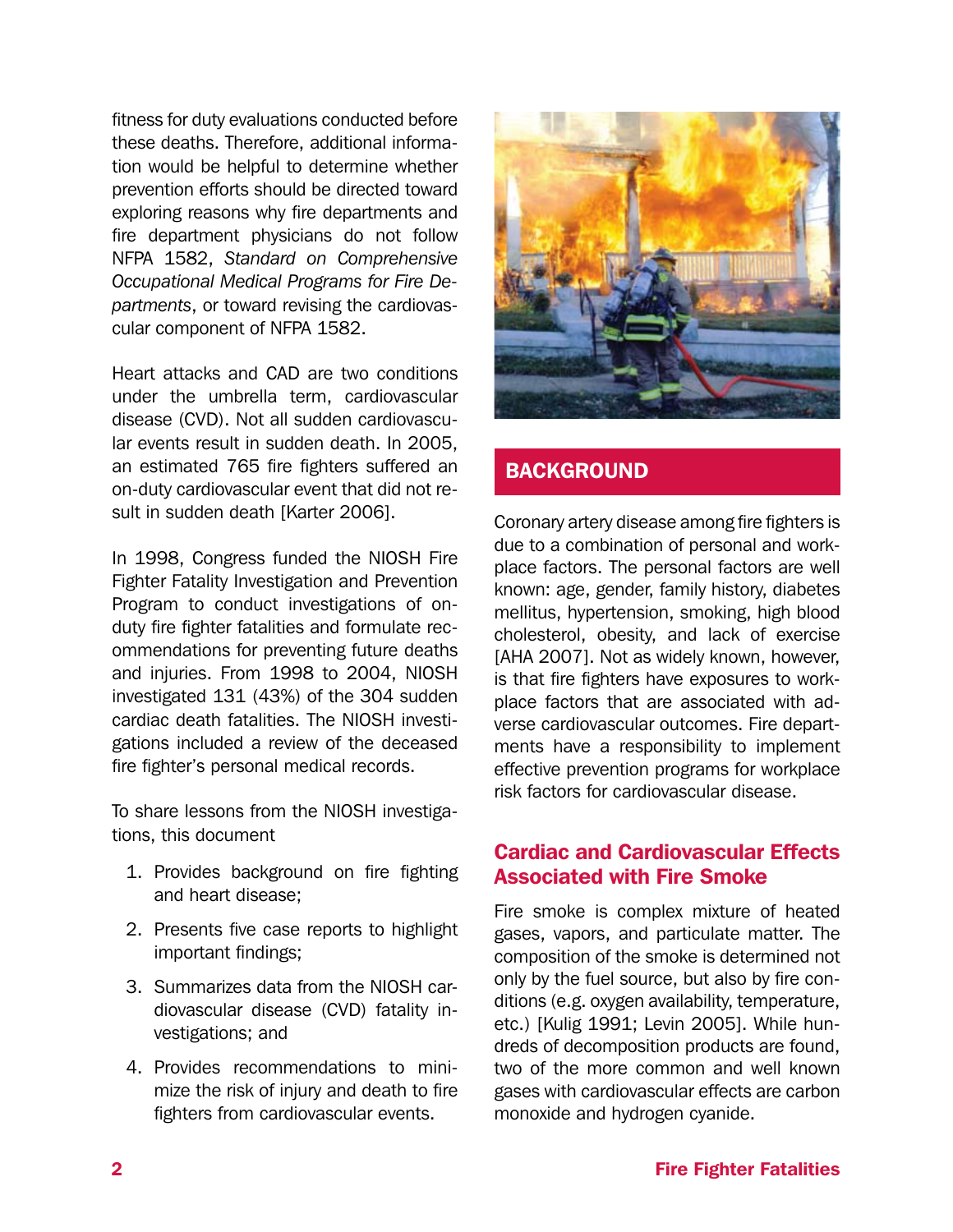

#### Carbon Monoxide

Carbon monoxide, a by-product of incomplete combustion, is present in virtually all fire environments. A number of studies have quantified a fire fighter's exposure during various phases of fire suppression [Gold 1978; Brandt-Rauf 1988; Jankovic 1991]. High concentrations of carbon monoxide have been documented not only during knockdown, but also during overhaul when fire fighters frequently remove their self contained breathing apparatus (SCBA) [Bolstad-Johnson 2000]. If inhaled, carbon monoxide disrupts the blood's transport of, and intracellular use of, oxygen [Ernst 1998]. The resulting hypoxia can cause myocardial injury [Satran 2005].

#### Hydrogen Cyanide

Hydrogen cyanide is formed during the incomplete combustion of substances containing carbon and nitrogen (e.g., paper, cotton, wool, silk, plastics, etc). Hydrogen cyanide frequently has been detected in structure fires and levels have been shown to exceed established exposure limits [Jankovic 1991; Brandt-Rauf 1988; Gold 1978]. Like carbon monoxide, hydrogen cyanide disrupts the intracellular use of oxygen, resulting in intracellular hypoxia with cardiac manifestations [Purser 1984].

#### Particulate Matter

 Fire fighters have significant exposure to fire smoke particulate matter during fire suppres- sion [Treitman 1980; Brandt-Rauf 1988]. Studies in the general population suggest particulate matter, as a component of air pollution, has cardiovascular effects [Brook 2004]. For example, long-term repeated exposure to elevated concentrations of par- ticulate matter has been associated with car- diovascular mortality and the initiation/pro- gression of atherosclerosis [Dockery 1993; Pope 2002, 2004]. In addition, short-term exposure to fine particulates has been asso- ciated with triggering heart attacks, particu- larly among people with pre-existing heart disease [Peters 2001; Pope 2006]. These findings have implications for the fire service given fire fighters' exposure to fire smoke particulate matter [Treitman 1980].

# Cardiac and Cardiovascular Effects Associated with the Work **Environment**

#### Increased Heart Rates and Heavy Physical Exertion

A significant portion of the fire fighters' workday is spent at rest or doing light work around the fire station. However, the station's alarm may sound at any time, and fire fighters are

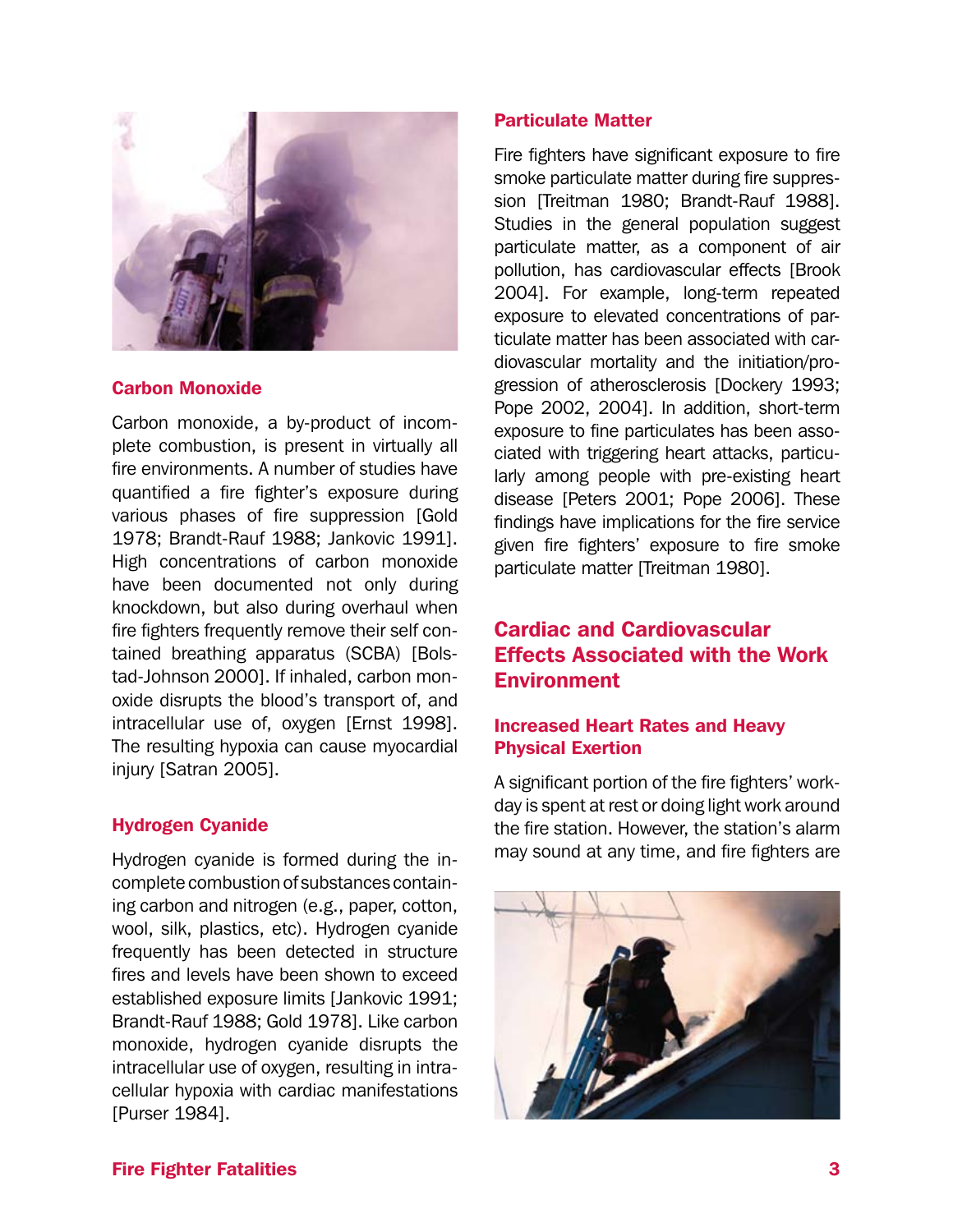expected to rapidly deploy to the incident scene. Fire fighters react to these emergency calls with an increase in their heart rates, probably due to a surge in sympathetic nervous system activity (e.g. the flight or fight response) [Barnard 1975; Kuorinka 1981]. The increase in heart rate frequently persists through the course of fire suppression activities; a finding not surprising given the heavy physical demands of structural fire fighting [Lemon 1977; Hurley 1980; Manning 1983; Guidotti 1992; Smith 1995]. The pattern of sedentary periods interrupted by catecholamine surges and heavy physical exertion has been suspected to put fire fighters at increased risk for acute heart attacks. Epidemiologic studies in the general population report that heavy physical exertion sometimes immediately precedes and triggers the onset of acute heart attacks and



sudden cardiac death [Willich 1993; Mittleman 1993; Siscovick 1984; Tofler 1992; Albert 2000].



#### Heat Stress

Heat stress and heat illnesses are well recognized hazards of fire fighting. Fire suppression can increase body temperature resulting in sweating and fluid loss, which can cause serum electrolyte changes, lower stroke volume (the volume of blood pushed during each contraction of the heart), or lower cardiac output [Rossi 2003; Smith 2001; Costrini 1979]. Heat stroke has been reported to increase the risk of myocardial ischemia, arrhythmias, and conduction abnormalities [Akhtar 1993].

#### Noise Exposure

Fire fighters' noise exposures are obvious: sirens, air horns, diesel engines, and the roar of a large structure fire itself. During emergency operations, sound levels exceeding 120 decibels have been measured [Tubbs 1995]. Studies of community and occupational groups have found an association between noise exposure and hypertension, and possibly an association with ischemic heart disease [Van Kempen 2002; Davies 2005; Willich 2006; McNamee 2006]. It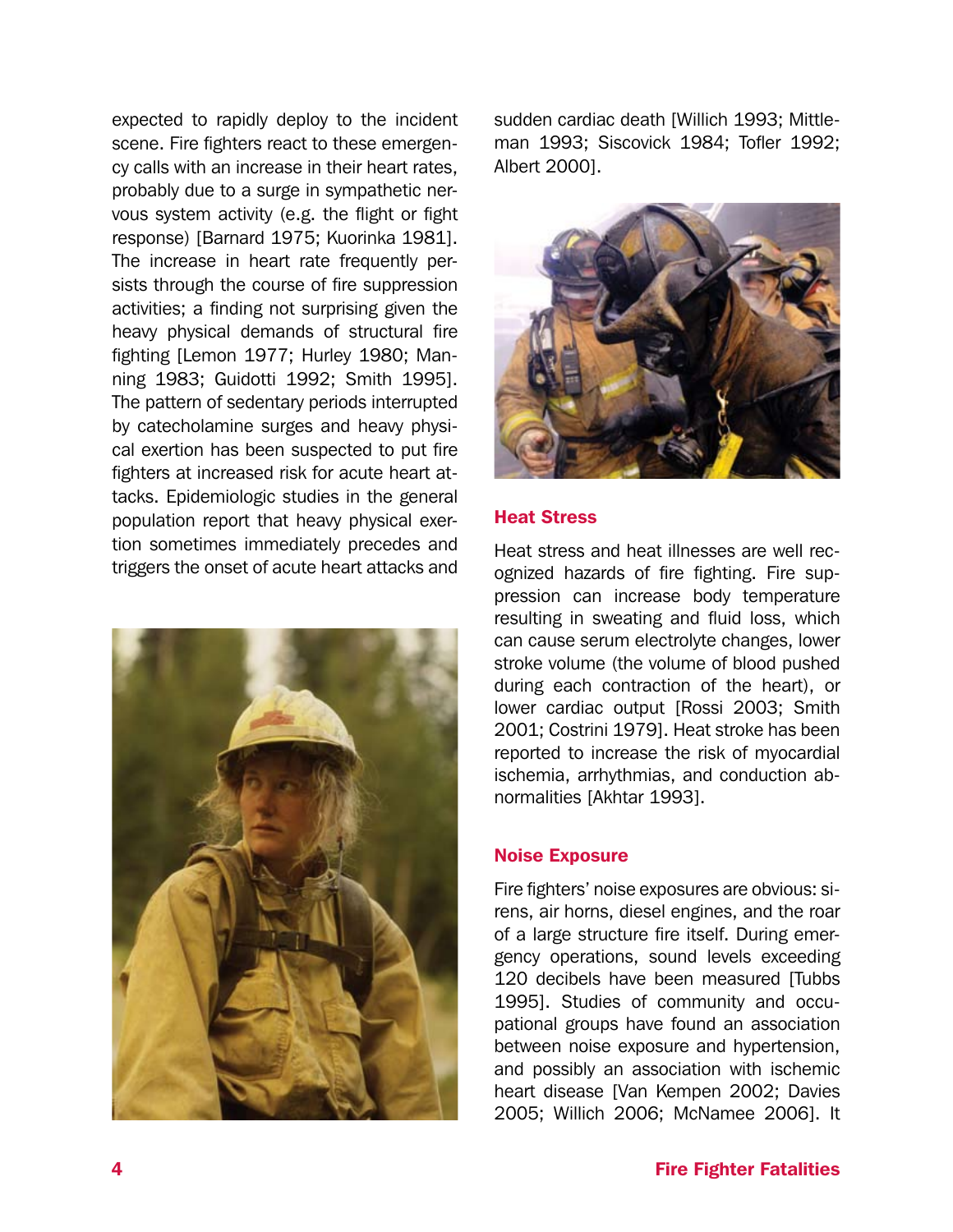is important to note that fire fighters' noise exposure (short duration, high intensity) differs from that studied in community and in other occupational groups [lower intensity for a longer duration (e.g. full-shift)]. However, given the extent of the noise-induced hearing loss found in fire fighters, it is plausible that noise exposure increases the risk of hypertension and possibly ischemic heart disease among fire fighters [Tubbs 1995].



#### Shift Work and Overtime

Several studies suggest a modest association between *rotating* shifts (e.g., a week of days, a week of evenings, a week of nights, with weekends off) and heart disease [Steenland 2000]. Because most career fire departments work 24-hour shifts and volunteers fire fighters do not work shifts at all, these findings may have limited application to the fire service. A 24-hour shift, however, is long, stressful, and fatiguing. The literature also suggests long hours can increase blood pressure and lead to increased heart disease, independently of other stressful conditions at work [Steenland 2000].

#### Environmental Tobacco Smoke

In 2006, the Surgeon General confirmed a causal relationship between exposure to secondhand smoke and increased risks of coronary heart disease morbidity and mortality [USDHHS 2006]. An estimated 46,000 cardiac deaths occur each year due to secondhand smoke in the United States [Cal/ EPA 2005]. Since not all fire stations are smoke free, involuntary exposure to tobacco smoke continues to present cardiovascular risks for fire fighters.

#### Fire Fighting and Heart Disease

Over 25 published studies examine the relationship between heart disease and fire fighting. Results of these studies are conflicting (e.g., some studies support the association while others do not). In 1995, Guidotti published a review of the fire fighter mortality literature. He concluded, "Sudden death, myocardial infarction, or fatal arrhythmia occurring on or soon after near-maximal stress of the job are likely to be [work] related…" [Guidotti 1995]. It is important to recognize, however, the limitations of the scientific method used in these studies. The major concern is a problem known as the *healthy worker effect* (HWE) [Choi 1992]. This problem arises because working populations are usually selected for employment in such a way that they have better *health*  (corresponding to a lower death rate) than the general population to whom the workers are compared. For example, before placement, fire fighter candidates are screened for many cardiovascular conditions and risk factors (e.g., diabetes and hypertension). This leads to a strong *healthy hired* effect, one component of the HWE [Arrighi 1994]. In 2000, Choi re-assessed 23 standardized mortality ratio studies addressing the relationship between fire fighting and heart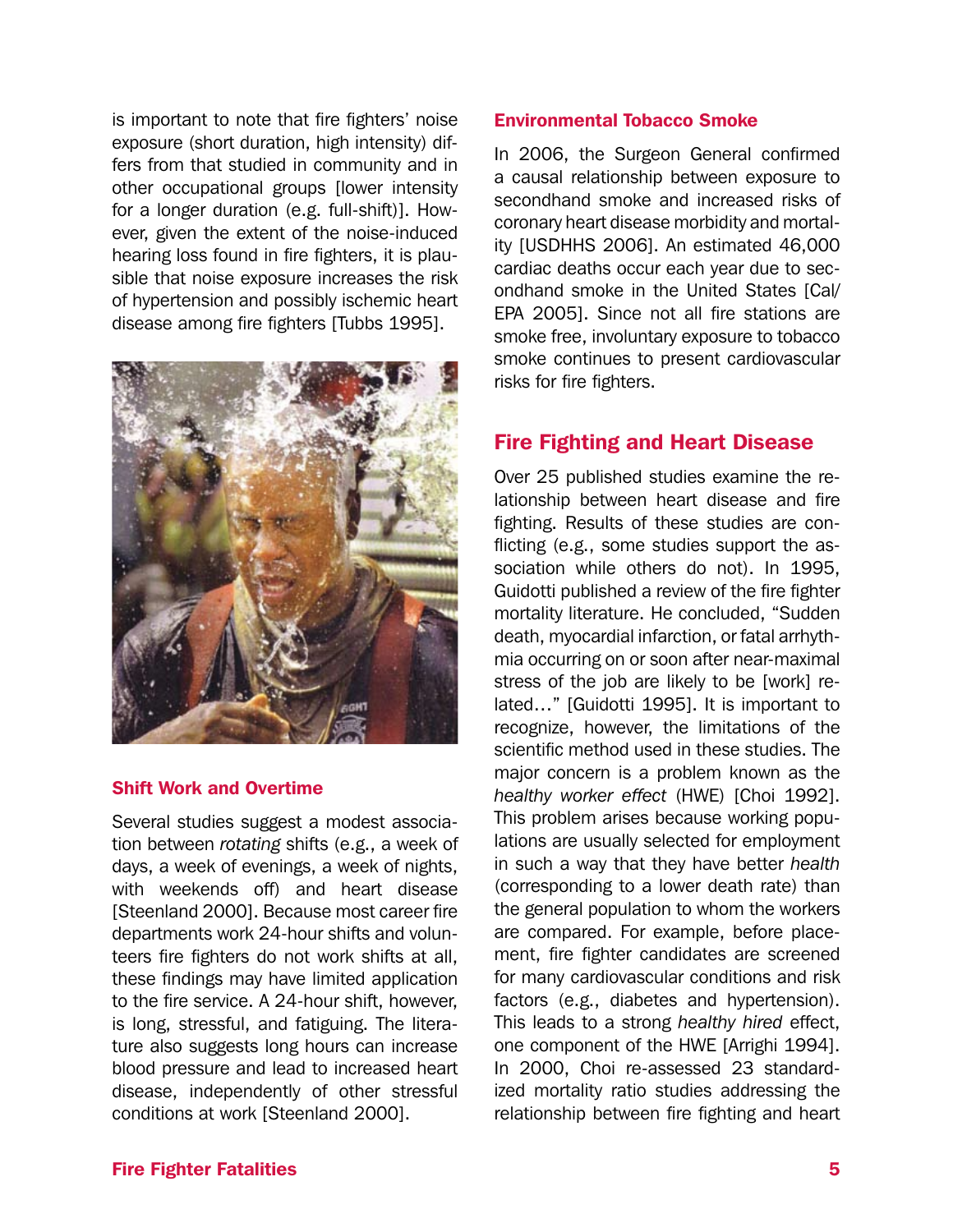disease after attempting to control for the HWE. He concluded that,  $\degree$ (1) there is strong evidence of an increased risk of death overall from heart disease among firefighters; …. (3) there is insufficient evidence, even after considering the HWE, for a relationship between firefighting and any heart disease subtype, such as acute myocardial infarction" [Choi 2000].

#### CURRENT STANDARDS



# National Fire Protection ® Association (NFPA)\*

The NFPA develops voluntary, consensusbased codes and standards to protect fire fighters and civilians from injuries and death due to fire or other hazards. The following NFPA standards address fire fighter medical screening and fitness-for-duty evaluations.

- NFPA 1500, *Fire Department Occupa- tional Safety and Health Program*, stipu- lates that fire departments establish an occupational safety and health and committee to research, develop recommen dations, as well as study and review mat- ters pertaining to occupational health. The standard also stipulates requirements for standby emergency medical care at a minimum of basic life support level at certain incidents and the requirement at all incidents for the incident command- er to evaluate the need for emergency medical care and patient transportation. The standard also requires compliance with NFPA 1582, and 1583 Standards.
- NFPA 1582, *Standard on Comprehen- sive Occupational Medical Program for*

 *Fire Departments*, stipulates that all fire departments establish a medical evalua- tion procedure for candidates and current members. The standard requires a post- offer/pre-placement, annual, and return- to-duty medical evaluation by a qualified physician. For candidates, the standard lists medical conditions as category A (precluding) and category B (could be pre- cluding). The standard is more flexible for current members based on the type of se- verity of their medical condition and upon their specific job tasks [NFPA 2007].

 NFPA 1583, *Standard on Health-related Fitness Programs for Fire Fighters*, stipulates that fire departments establish and provide a health-related fitness program that enables members to develop and maintain a level of health and fitness to safely perform their assigned functions [NFPA 2000].

# Occupational Safety and Health Administration (OSHA)

OSHA promulgates and enforces occupa tional safety and health regulations. Public employees (State and local workers) are exempt from these regulations; unless the State has an OSHA approved occupation al safety and health plan. If a fire depart- ment operates in a *State Plan State*, it must comply with OSHA or State standards when they are more stringent. The OSHA standard regarding respiratory protection [29 CFR  $1910.134$ ]<sup>†</sup> is relevant to on-duty sudden cardiac death among fire fighters because it requires employers to establish and main tain a respiratory protection program. One portion of this respiratory protection stan- dard requires the wearer of the respirator to be medically cleared. While this clearance

 \* The NFPA logo is a registered trademark of the National Fire Protec-tion Association, Quincy, MA 02169.

 *† Code of Federal Regulations*. See CFR in references.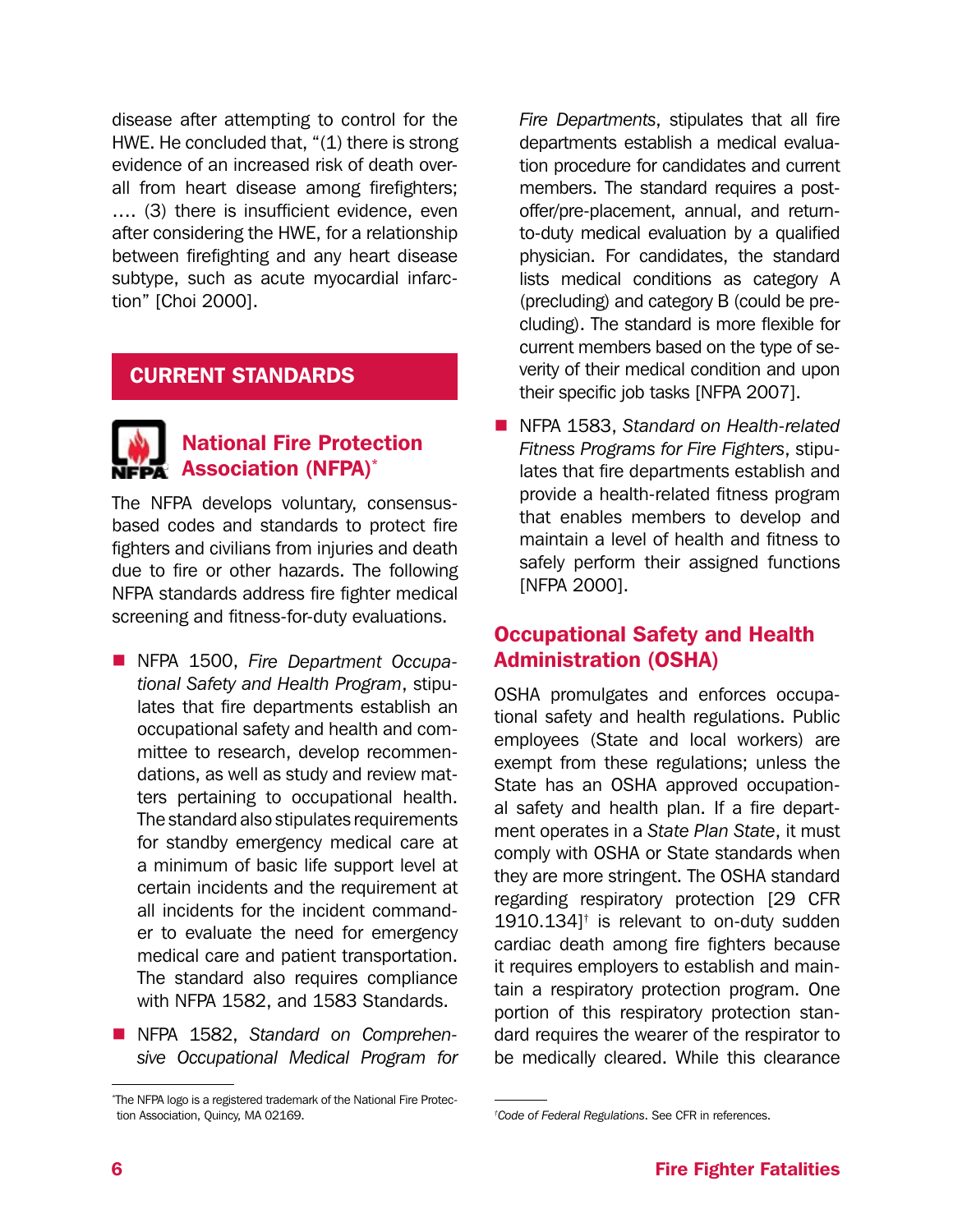can be as simple as the completion of a brief medical questionnaire, the standard requires that a health care provider evalu ate symptomatic employees and employees with heart or lung conditions. The standard also requires that if a fire fighter must enter an environment that is immediately danger ous to life and health (IDLH) (e.g., interior structural fire), at least two fire fighters must enter the area together and remain in visual, physical, or vocal contact with one another at all times. In addition, at least two prop- erly equipped and trained fire fighters must be positioned outside the IDLH atmosphere, account for the interior teams, and remain capable of rapid rescue of the interior team.

 Other OSHA standards applicable to fire fight- ers include Hazardous Waste Operations and Emergency Response [29 CFR 1910.120] and Fire Brigades [29 CFR 1910.156]. The Hazardous Waste Operations and Emergency Response standard requires a medical exam- ination for HAZMAT members at least once every 12 months unless the attending physi cian believes a longer interval is appropriate (but never longer than every two years). Guidance on the content of that medical exami nation has been developed by NIOSH, OSHA, the United States Coast Guard, and the Envi- ronmental Protection Agency [NIOSH 1985]. The Fire Brigade standard precludes fire bri- gade members with known heart disease, epilepsy, or emphysema from participating in emergency activities. However, this preclu sion may be waived when a physician certi fies that the employee is fit to participate.



# International Association of Fire Fighters (IAFF) and International Association of Fire Chiefs (IAFC)

The IAFF, a labor union, and the IAFC, a management organization, are devoted to the safety and health of their members, among other fire service issues. In the late 1990s, they worked together to publish the following guidance documents:

- *The Fire Service Joint Labor Management Wellness-Fitness Initiative*. This guidance document presents a comprehensive wellness-fitness program with five main components: (1) medical (e.g., screening tests), (2) fitness, (3) medical/fitness/injury rehabilitation, (4) behavioral health, and (5) data collection and reporting. [IAFF/IAFC 1997]. The last two versions of NFPA 1582, *Standard on Comprehensive Occupational Medical Program for Fire Departments*, have been consistent with this initiative.
- *Candidate Physical Ability Test*. One com ponent of the test includes a post-offer/ pre-placement medical evaluation for fire fighter candidates. This medical evaluation screens candidates for conditions associated with sudden incapacitation [IAFF/IAFC 1999].
- *Peer Fitness Trainer Certification*. This certification program ensures the trainer is not only knowledgeable about the health and fitness needs of the North American Fire Service, but also possesses the skills necessary to design and implement wellness and fitness programs.



# United States Fire Administration and the National Volunteer Fire Council

The mission of the United States Fire Administration (USFA) (a Federal Agency within the Department of Homeland Security) is to reduce life and economic losses due to fire and related emergencies. The National Volunteer Fire Council (NVFC) is a non-profit membership association representing the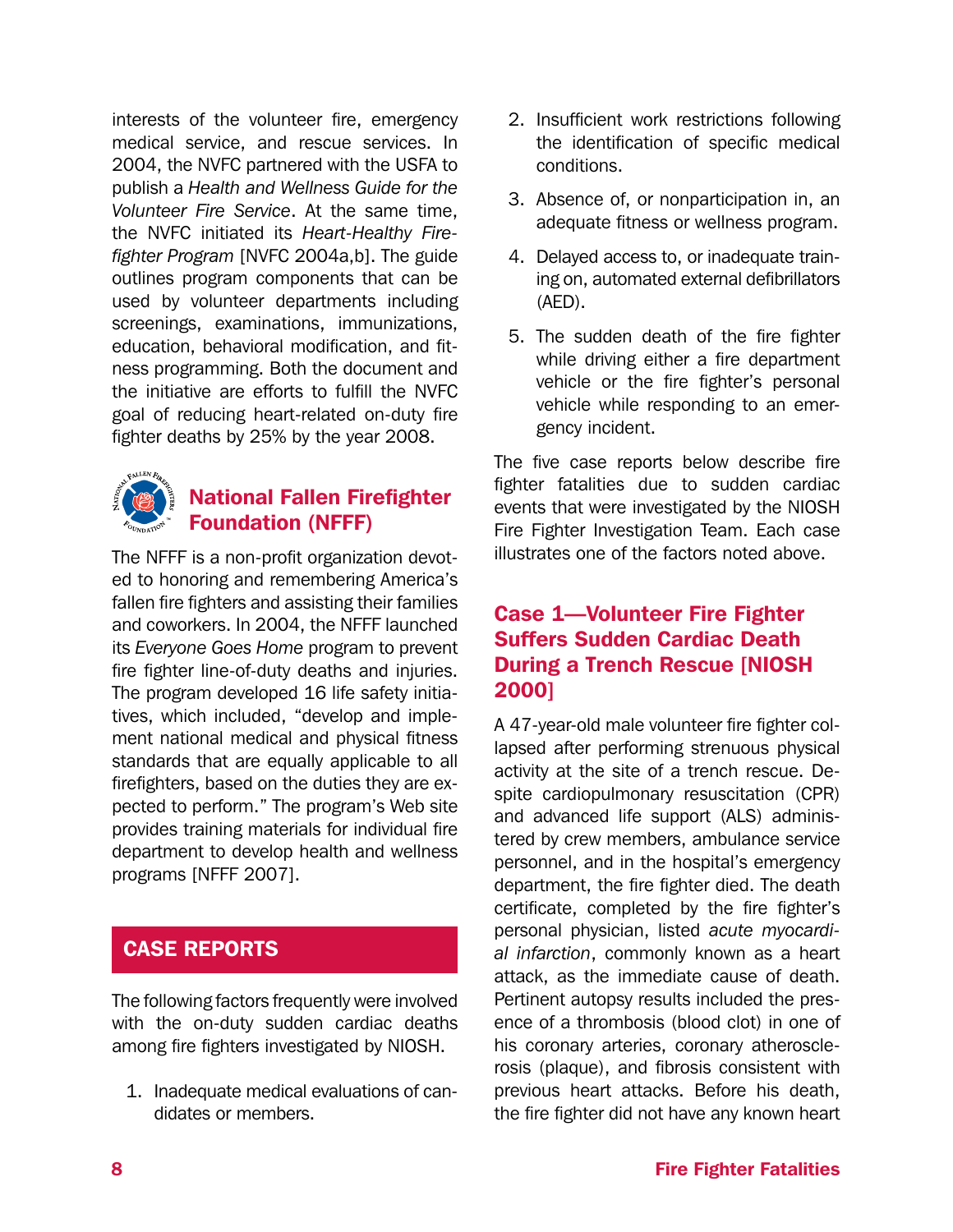disease, although he had many known risk factors for atherosclerotic coronary artery disease (CAD) [AHA 2006]. These included male gender, age greater than 45 years, high blood pressure (hypertension), high blood cholesterol, diabetes mellitus (non-insulin dependent), a current history of smoking, and physical inactivity. The fire fighter's primary care physician was either unaware of his patient's status as a volunteer fire fighter or was unaware of published guidelines regarding fire fighter medical clearance. If current guidelines had been followed, these CAD risk factors would have been identified during the fire department's medical evaluation program and an exercise stress test would have been performed [NFPA 2007]. This volunteer fire department, however, did not require medical evaluations or medical clearances for its members.

# **Case 2-Career Fire Fighter Suf**fers Sudden Cardiac Death After Completing Physical Ability Test [NIOSH 2001]

A 55-year-old Captain was placed on restricted duty by the fire department physician for not passing his physical ability test and for not passing his medical evaluation due to severe CAD. The Captain was seen shortly thereafter by his personal physician who released him to work with no restrictions despite signs of exercise-induced cardiac ischemia (reduced blood flow to the heart muscle). The fire department did not require the fire department physician to approve return-to-work releases signed by primary care physicians. After presenting his work release to the fire department, the Captain re-took the physical ability test. Wearing full bunker gear, he completed the following tasks: hose hoist, hose pull, dummy (manikin) drag, and hydrant hook-up/disconnect. During these

tasks, he began to have trouble breathing, but he continued the test. The last portion of the physical ability test was donning the 22-pound SCBA and climbing 128 steps. After completing this task, the Captain exited the drill tower; he became unresponsive, stopped breathing, and was pulseless. Despite CPR and ALS, the Captain died. The autopsy listed *cardiac arrhythmia* due to *myocardial ischemia* due to "coronary artery disease" as the cause of death. Based on current guidelines, the Captain's personal physician should not have released him to unrestricted duty [NFPA 2007].

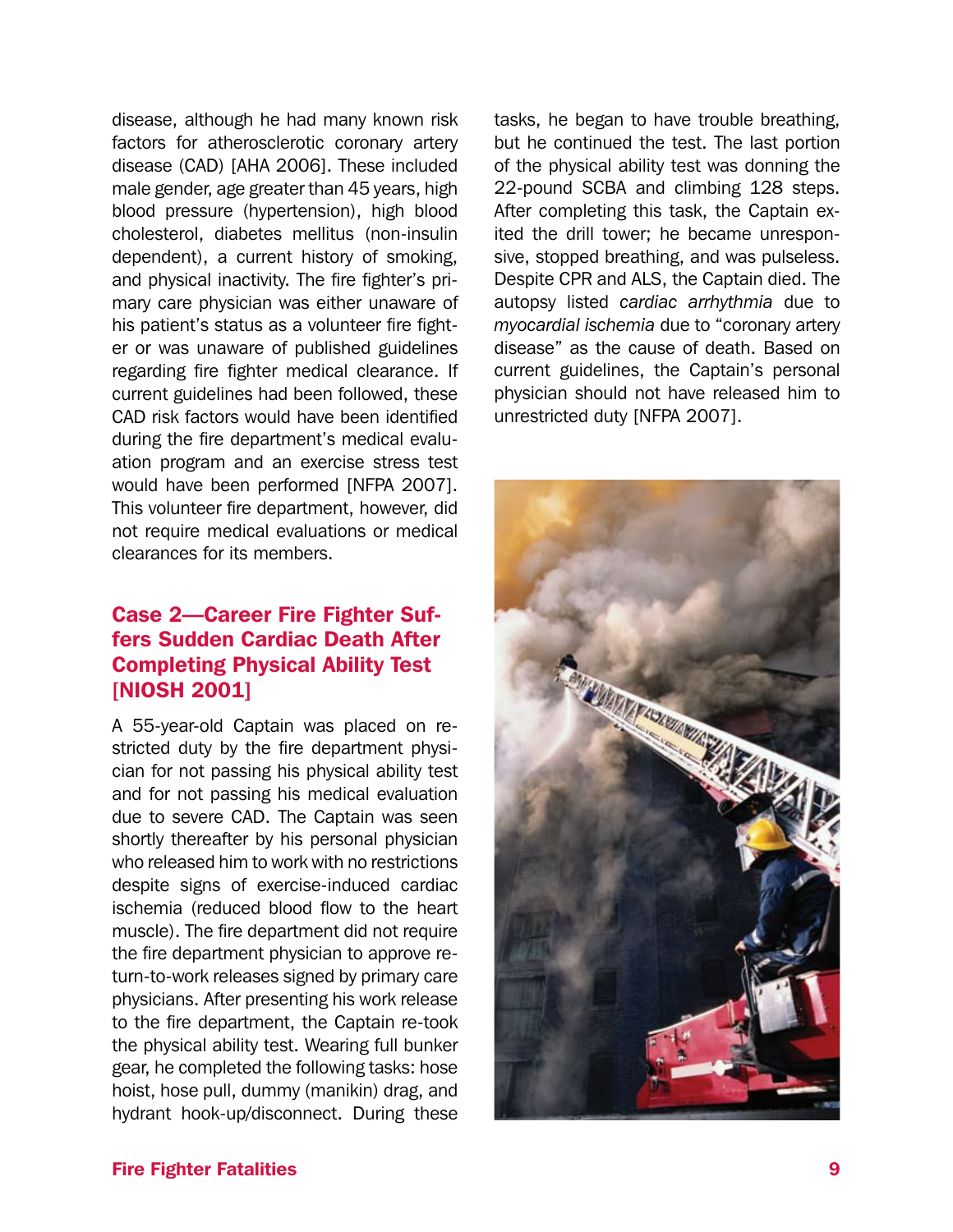# **Case 3-Career Fire Fighter Has** Sudden Cardiac Death and Dies During Live Fire Training [NIOSH 2003]

On April 10, 2002, a 56-year-old male career Captain carried pallets and straw to initiate a training fire in a two-story apartment building. The pallets each weighed about 25 pounds, and each bale of straw weighed 50 pounds. After the materials were in place, the Captain (wearing full turnout gear and breathing air from an SCBA) finished igniting the training fire and exited the structure. Shortly after doffing his SCBA, he collapsed. Despite CPR and ALS, the Captain died. The autopsy listed the cause of death as *probable cardiac arrhythmia secondary to ischemic heart disease caused by severe coronary artery atherosclerosis.* The Captain had the following risk factors for CAD: male gender, age over 45, family history of CAD, high blood cholesterol, physical inactivity and mild obesity. Two months before his death, the Captain participated in an annual physical examination performed by a clinic that was under contract with the fire department. The exam included a bicycle stress test on which the Captain lasted for 5 minutes reaching 81% of his maximum heart rate, and achieved an aerobic capacity of 27.4 milliliters per kilogram per minute (mL/kg/min) or 7.8 metabolic equivalents (METS). A 12-lead electrocardiogram conducted throughout the test did not reveal any blood flow changes (ischemia) to the heart muscle, and the Captain was cleared for full duty.

While this fire department required members to receive an annual medical evaluation, its fitness program was voluntary. The Captain was one of many fire fighters who did not participate. Based on the bicycle stress test, the Captain's exercise capacity was below that which is typically needed to perform the essential job tasks of structural fire fighting [Gledhill 1992]. This Captain's relatively low aerobic capacity not only had job capacity implications, but also increased his risk of sudden cardiac death [Paffenbarger 1993; Sandvik 1993].

# Case 4-Volunteer Fire Chief Suffers a Probable Heart Attack and Dies After Performing Service Call  $[NIOSH 2004]$

On November 18, 2002, a 50-year-old male volunteer Fire Chief responded to a medical call with his fire department, then responded to a separate incident involving a carbon monoxide alarm at a private residence. The Chief responded to this second incident alone and found no carbon monoxide. Upon returning to the fire station, he complained to his wife by telephone of not feeling well. His wife called 911 while the Chief retrieved an oxygen cylinder and a non-rebreather mask from the fire department's engine parked in the station's apparatus bay. The Chief was self administering 100% oxygen when a certified emergency medical technician arrived. About 8 minutes later, the Chief lost consciousness. CPR was initiated, but the fire fighters who were performing the CPR did not have access to an AED. The fire department's only AED was on the ambulance that had not yet returned from the previous medical call. About 15 minutes after the Chief first expressed symptoms to his wife, about 12 minutes after the first fire fighter/EMT was on-scene, and about 5 minutes after losing consciousness, an AED from a neighboring fire department's ambulance arrived on-scene. The AED was attached to the Chief and four shocks were delivered. Despite CPR and ALS administered on-scene, during transport, and in the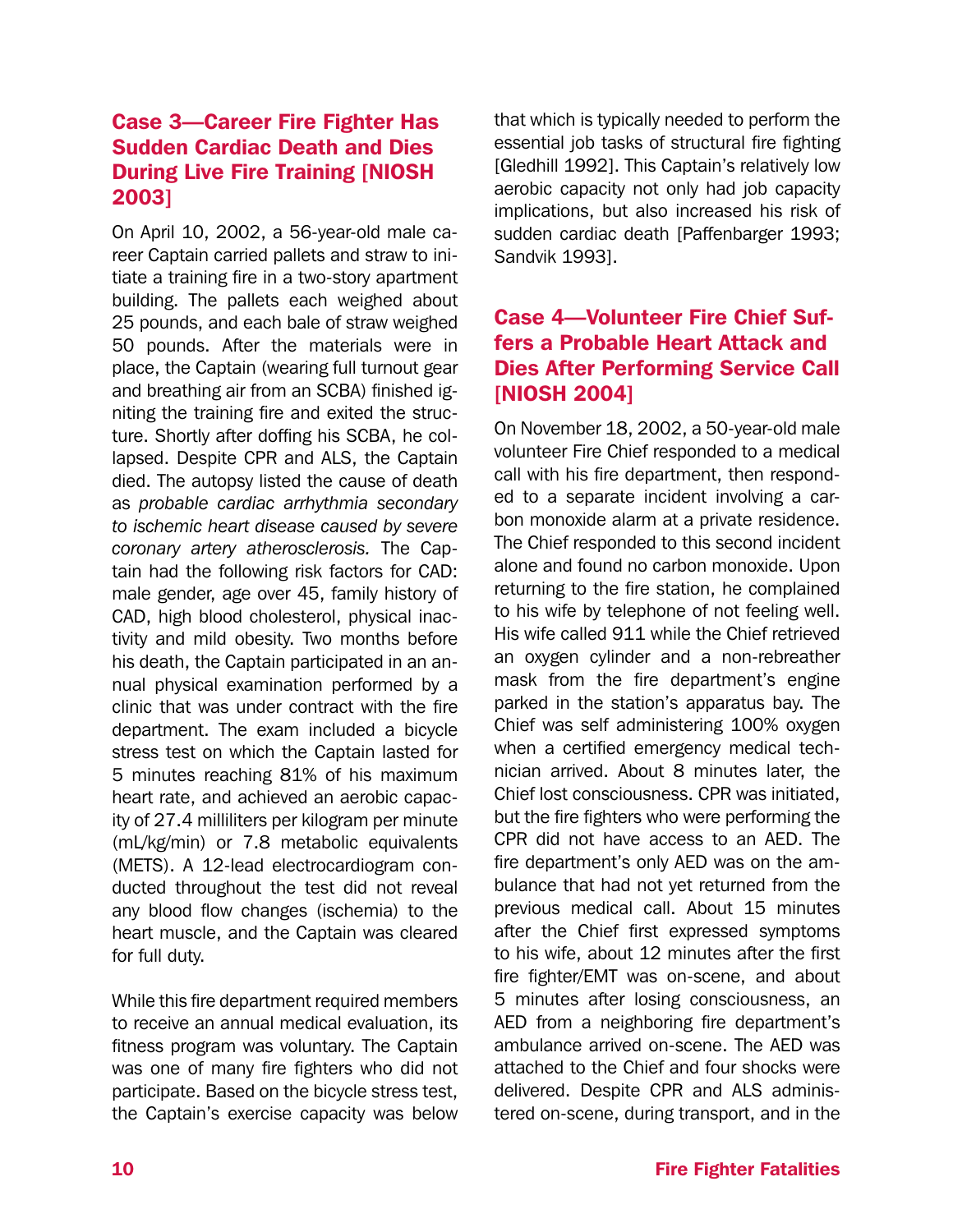hospital's emergency department, the Chief died. The autopsy revealed arteriosclerosis, with 95% occlusion of the left main coronary artery and 90% occlusion of the right coronary artery. Rapid access to an AED is probably the single most important determinant of outcome for an out-of-hospital cardiac arrest with ventricular fibrillation [Stiell 1999a,b].



# **Case 5-Career Fire Chief Suffers** Sudden Cardiac Death While Returning to the Fire Station After a **Structure Fire [NIOSH 2005]**

On December 13, 2004, a 56-year-old male career Fire Chief responded to three fire calls, including two residential fires and one commercial fire. After the last fire, the Chief returned to *cordon off* the scene. As he was driving the rescue truck back to the fire station, he collapsed. The truck left the roadway, struck a culvert, and came to a stop. Witnesses called 911 and removed the Chief from the truck. Despite CPR and ALS performed by bystanders, crew members,

ambulance service paramedics, and hospital emergency department personnel, the Chief died. The death certificate, completed by the Deputy Coroner, listed *cardiorespiratory arrest* due to *ASCVD* [atherosclerotic cardiovascular disease] as the cause of death. No autopsy was performed. This case illustrates that sudden incapacitation by a fire fighter while performing critical functions (e.g. driving, fire suppression, rescue, etc.) jeopardizes the safely not only themselves, but other fire fighters and civilians.

# DATA FROM THE NIOSH CVD INVESTIGATIONS

# Medical Evaluations

 Of the 131 fire departments where NIOSH investigated a cardiovascular disease (CVD) fatality, 93 (71%) performed candidate med- ical evaluations. However, only 41 (31%) conducted annual, or even periodic, medi- providing candidate and member medical evaluations are not following the recommen dations of NFPA, and the fire service manage ment and union organizations, which support cal evaluations for all members participating in fire suppression. Fire departments not mandatory post-offer/pre-placement medical evaluations for candidates and annual medical evaluations for members [IAFF/IAFC 1997, NFPA 2000, NFPA 2007].

# Medical Clearance

One-hundred-five (80%) of the 131 fire departments where NIOSH investigated a CVD fatality required a return-to-work clearance after an injury or illness. Over half of these fire departments (61/105 or 58%) allowed the fire fighter's personal physician to make the return-to-work determination. Allowing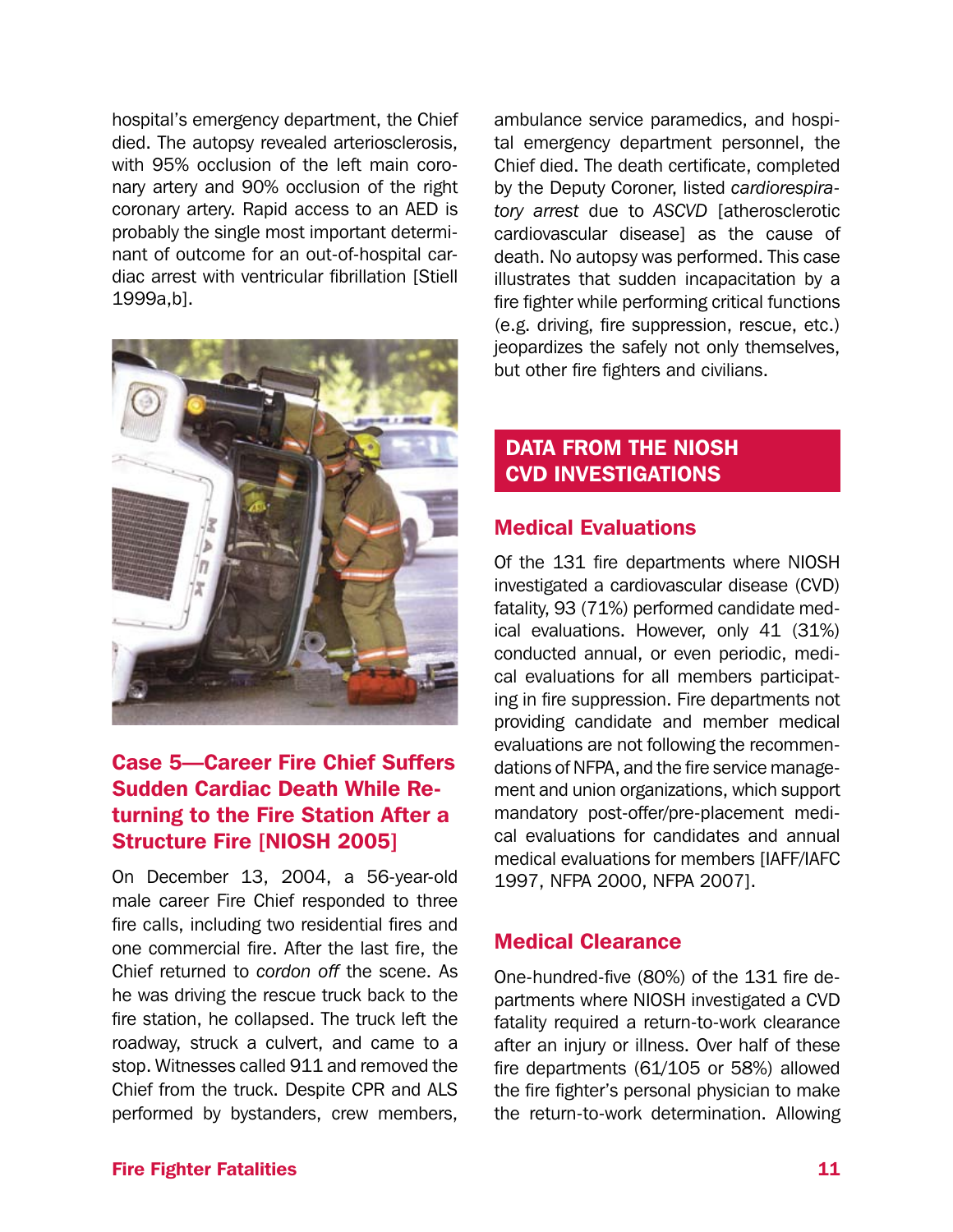a fire fighter's personal physician to make this determination can be problematic for two reasons. First, primary care physicians may not be familiar with the heavy physical demands of fire fighting or their potential for hazardous exposures. Second, they may not be aware of the consensus medical guidelines developed by fire service medical experts. Therefore, fire departments should either

- 1. Provide the consensus medical guidelines and the physical and aerobic requirements of the job to the primary care physician; or
- 2. Require the fire department physician review return-to-duty clearances. [NFPA 2007].

#### Fitness-Wellness Programs

 Fifty-one (39%) of the 131 fire departments where NIOSH investigated a CVD fatality had voluntary fitness programs, but only 11 (8%)



had mandatory participation. Maintaining a fire fighter's physical condition is an important issue in the fire service and a key element in enhancing overall, and specifically heart, health [IAFF/IAFC 1997]. Various researchers have reviewed worksite health promotion programs and come to differing conclusions regarding their clinical effectiveness [Glasgow 1999; Pelletier 1996]. Although the components of these worksite programs vary by study, programs that include individualized risk reduction for high-risk employees within the context of a comprehensive program seem to hold the most promise for positive clinical and cost outcome [Pelletier 2001]. The guidelines developed by both the IAFF/IAFC and the NFPA involve a comprehensive program with individualized assessment for all fire fighters. The guidelines go on to recommend rehabilitation for fire fighters with heart disease or risk factors for CAD. Participation in these fitness/wellness programs should reduce the number of both on-duty and offduty fire fighter heart attacks and sudden cardiac events.

# Automated External Defibrillators (AEDs)

NIOSH identified 4 (3%) cases where the lack of rapid access or the inadequate function of the AED contributed to the death of the fire fighter. Rapid defibrillation after an out-ofhospital cardiac arrest with ventricular fibrillation is probably the single most important determinant of outcome [Stiell 1999a,b]. During the first 8 minutes of resuscitation, survival is reduced by 10% for each minute of defibrillation delay [Valenzuela 1997; White 1998; Nichol 1999; Finn 2001]. The American Heart Association (AHA) considers early defibrillation as an essential link in the *chain of survival* [AHA 2005].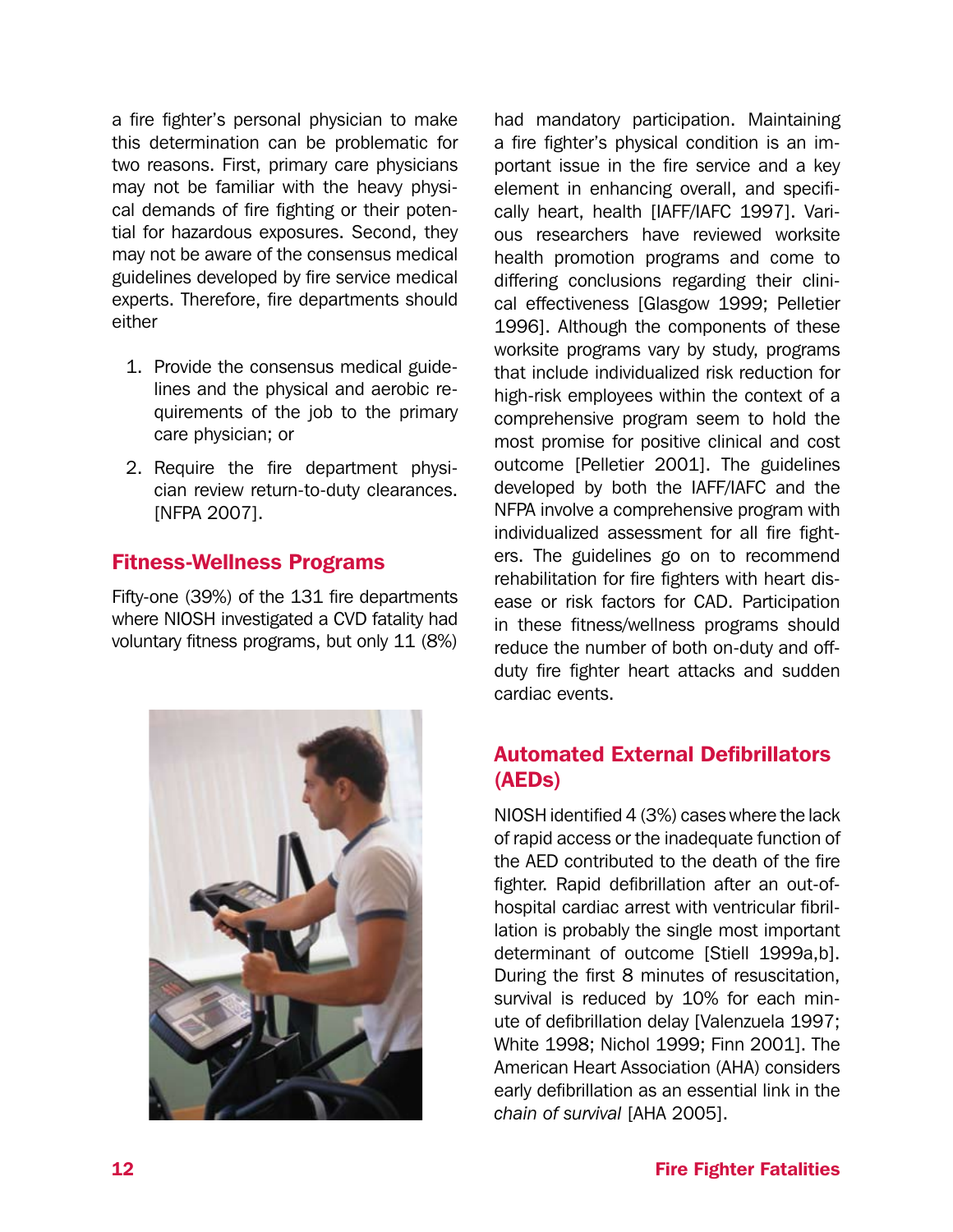#### Sudden Cardiac Death While Operating A Vehicle

 Of the 131 cases where NIOSH investigated a CVD fatality, 14 involved the death of the fire fighter while driving either a fire department vehicle or the fire fighter's personal vehicle. These deaths occurred while traveling to or from the emergency incident. None of these 14 fire departments were following consen sus guidelines with regard to medical evalu ation or medical clearance [NFPA 2007]. Although fire department property was dam- aged or destroyed in several incidents, no other fire fighters or civilians were hurt during the ensuing motor vehicle crashes. However, these findings suggest that, without interven tion, a fire fighter suffering an acute cardiac emergency while driving a fire department vehicle will eventually injure other fire fight- ers or civilians. NIOSH believes this risk can be reduced by implementing recommended medical evaluations.

COHB may not be measured in deceased fire fighters for several reasons. Most commonly, the fire fighter was not responding to an incident involving a fire or the fire fighter was not perceived to have been downwind of the smoke plume. However, there are many unrecognized sources of carbon monoxide among fire fighters. These include environmental tobacco smoke, diesel exhaust in the firehouse, or even diesel exhaust from the fire department engine operating at the fire scene. Due to these unrecognized exposures and the potential for adverse cardiac effects among susceptible individuals, NIOSH recommends additional research directed toward the role carbon monoxide plays during on-duty sudden cardiac deaths.



#### **Carbon** Monoxide

 (COHB) levels were analyzed for only 39 (30%) of the 131 deaths NIOSH inves- tigated. COHB levels ranged from 0% to 10%. These levels Carboxyhemoglobin

 are unlikely to have been directly respon- sible for any of the 39 fatalities. However, for fire fighters with significant CAD, COHB levels between 5% and 10% may have been a contributing factor. Low levels of COHB  $(2.4\%$  to  $5.6\%)$  have been linked to re duced-time to angina and reduced-time to ischemic changes on electrocardiogram in subjects with CAD, suggesting a clinical ef fect [Allred 1989, 1991; USEPA 1992].

# Work-relatedness

In 1999, NIOSH presented evidence from its fatality investigations suggesting that fire fighter CVD fatalities were triggered by work activities [Hales 1999]. The majority of onduty fire fighter CVD fatalities occurred in the afternoon or evening hours (Figure 1).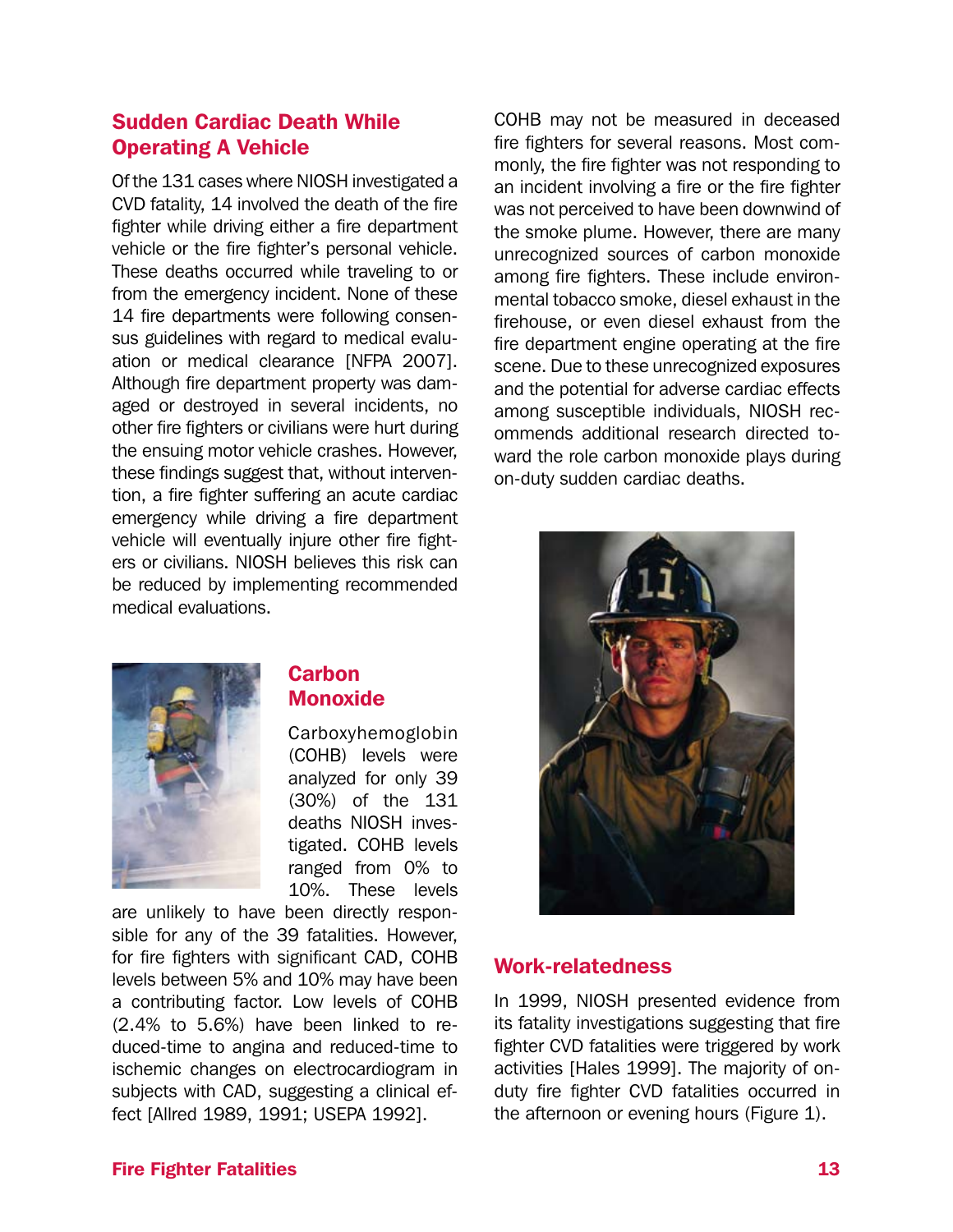

**Figure 1.** Fire fighter fatalities due to cardiovascular disease by time of the event.

This is in stark contrast to the circadian rhythm of coronary heart disease deaths in the general population, in which the majority of these deaths have been found to occur in the early morning hours [Elliott 2001]. An analysis of fire fighters' activities immediately preceding their sudden deaths showed that over 75% of the deaths occurred while traveling to or from an incident, at an incident, or during training activities (Figure 2). These activities are known to produce high heart rates and elevated blood pressures, which can be attributed to alarm response or performing physically demanding tasks.

These findings led to a formal analytic epidemiological study [Kales 2003]. Using data from the NIOSH-investigated CVD fatalities, Kales and his colleagues reported a statistical difference in the temporal pattern of sudden cardiac deaths in fire fighters compared to the general population (Figure 3). These researchers also conducted a case-control study using cases from the NIOSH-investigated CVD fatalities



Figure 2. Fire fighter fatalities due to cardiovascular disease by activity.

and two control groups. They found a statistically significant increased risk during:

- **fire suppression [odds ratio (OR) = 64.1,** 95% confidence interval (CI) 7.4–556],
- training  $[OR = 7.6, 95\% \text{ CI } 1.8-31.3],$
- alarm response  $[OR = 5.6, 95\% \text{ Cl } 1.1-$ 28.8], and
- $\blacksquare$  Strenuous physical activity on the job in the preceding 12 hours  $[OR = 3.2, 95\%]$ CI 1.4–7.2].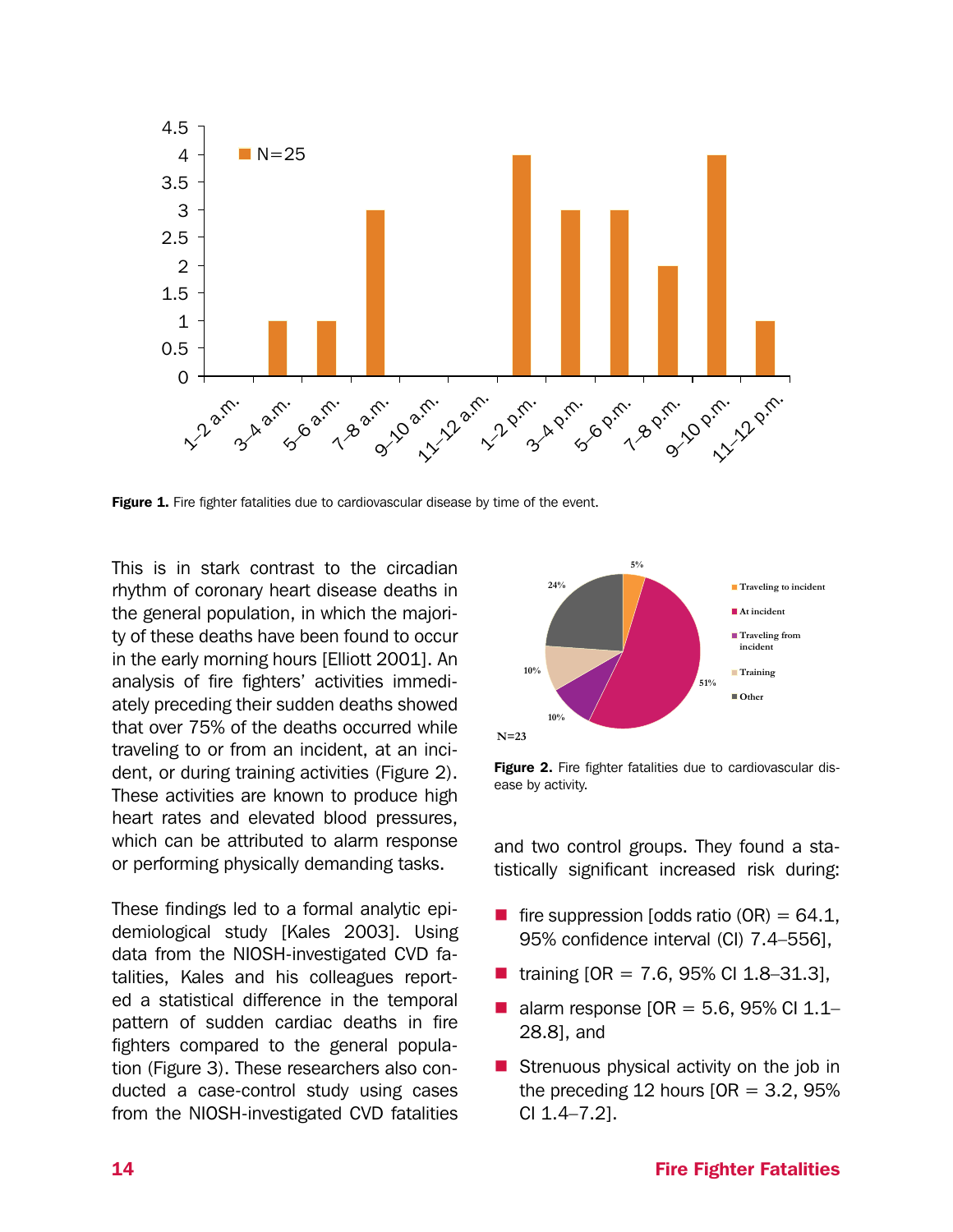

Quartile of time of day

Figure 3. Circadian distribution of CHD deaths for fire fighters and the general population (Source: Kales et al. [2003]).‡

A subsequent more extensive study by Kales et. al. found similar findings [Kales 2007]. These findings suggest that fatal heart attacks suffered by fire fighters while on-duty are work-related.

#### Limitations

NIOSH investigated 43% of all fire fighter fatalities due to CVD. Since career fire departments were overrepresented in the NIOSH investigated cases (65%), selection bias may have influenced the findings. Specifically, the NIOSH findings may have over-reported the extent of medical evaluations, and fitness wellness program in the fire service since our data shows that career fire departments are more likely to have such programs compared to volunteer fire departments. On the other hand, the circadian and job activity distributions reported by the USFA from 1990–2000 were similar to that found in the NIOSH investigated cases [USFA 2002]. Therefore, this potential selection bias was



unlikely to have influenced findings regarding the work-relatedness of sudden cardiac deaths among fire fighters.

#### **CONCLUSIONS**

Fire fighters with medical conditions presenting a risk for sudden incapacitation pose a hazard to themselves, their co-workers, and civilians. Medical evaluations can diagnose these medical conditions. The fire service recommends medical evaluations and participation in comprehensive fitness and wellness programs to reduce the number of on-duty CVD fatalities. Findings from the NIOSH Fire Fighter Fatality Investigation and Prevention Program have documented that few fire departments experiencing onduty cardiac-related deaths of fire fighters have implemented member medical evaluation programs. Few have followed published guidelines regarding medical clearance for return-to-work. In addition, few have developed and encouraged participation in comprehensive fitness and wellness programs. These NIOSH findings were consistent with a subsequent USFA survey that report 76% of fire departments lacked programs to maintain basic fire fighter fitness and health [USFA 2006]. Obvious barriers

<sup>‡</sup> ©2003 Kales et al.; license BioMed Central Ltd. This is an Open Access article: verbatim copying and redistribution of this article are permitted in all media for any prupose, provided this notice is preserved along with the article's original URL [http://www.ehjournal.net/content/2/1/14]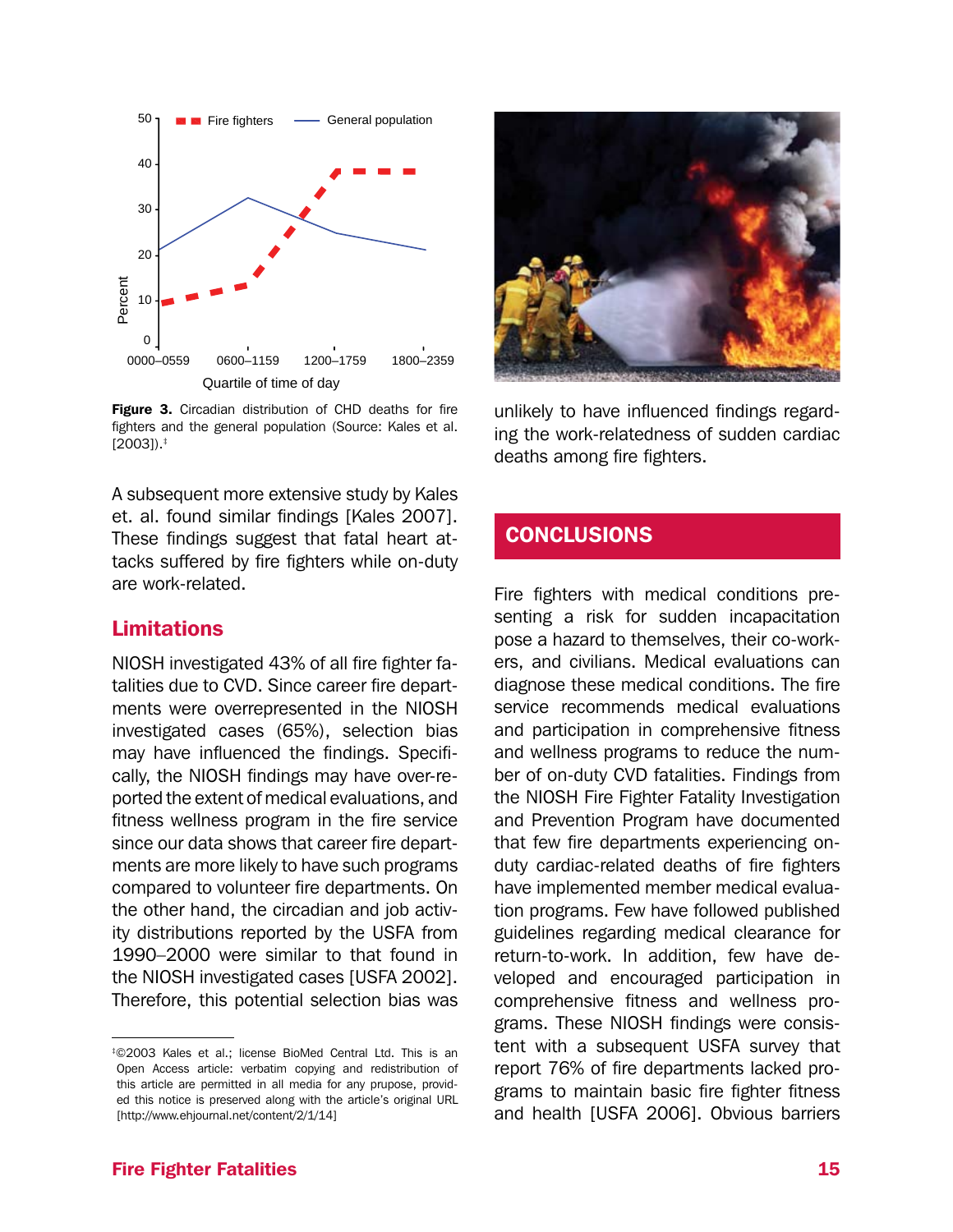to implementing these programs are costs, job security issues, and (for voluntary fire departments) maintaining a critical number of members. Additional research is needed to identify factors that can lower these barriers, thereby reducing the number of on-duty fire fighter fatalities due to CVD.

# RECOMMENDATIONS

 To reduce on-duty heart attacks and the risk of sudden cardiac events among fire fighters, NIOSH offers the following recommendations for (1) fire departments, (2) fire fighter can- didates and fire fighters, and (3) fire service agencies. Many of these recommendations (e.g., the screening of fire fighters for CAD risk factors) are consistent with the gener al practice of preventive medicine [USPHS 1996]. Therefore, implementation of the fol- lowing recommendations should not only re- duce the number of on-duty fire fighter heart attacks and sudden cardiac events, but those occurring off-duty as well.§

#### Fire Departments

#### For Candidates:

- **Provide post-offer/pre-placement medi**cal evaluations to ensure that candidates are capable of performing job tasks with minimal risk of sudden incapacitation.
- **E** Ensure that the physicians conducting the post-offer/pre-placement medical ex- aminations are knowledgeable about the physical demands of fire fighting, the es-sential jobs tasks of fire fighting, and the

 consensus guidelines developed by the fire service [NFPA 2007].

- Ensure that medical clearance for fullduty fire suppression and SCBA use is conducted by either (1) the fire department physician or (2) a primary care physician knowledgeable about the physical demands of fire fighting and the consensus guidelines developed by the fire service [NFPA 2007].
- **E** Ensure fire fighter candidates have the physical ability and capacity to perform the essential job tasks of fire fighting [IAFF/IAFC 1999].
- Designate personnel to administer the fire department post-offer/pre-placement, and annual medical evaluations.
- $\blacksquare$  Refer candidates with cardiac conditions or coronary artery disease risk factors to their health care provider for further evaluation and treatment.

#### For Fire Department Members:

- Ensure fire fighters understand the importance of wearing respiratory protection during all phases of fire fighting from initial attack through overhaul.
- **Provide mandatory annual medical eval**uations to ensure members are capable of performing job tasks with minimal risk of sudden incapacitation.
- **E** Ensure that physicians conducting the annual medical examinations are knowledgeable about the physical demands of fire fighting, the essential job tasks of fire fighting, and the consensus guidelines developed by the fire service [NFPA 2007].

<sup>§</sup> In considering these recommendations, fire departments need to be aware of federal laws, such as the Americans with Disabilities Act of 1990, 29 U.S.C. 12101 et. seq. (ADA), as well as applicable state and local laws that may impact their implementation. For example, the ADA requires that medical examinations take place only after an offer of employment has been made.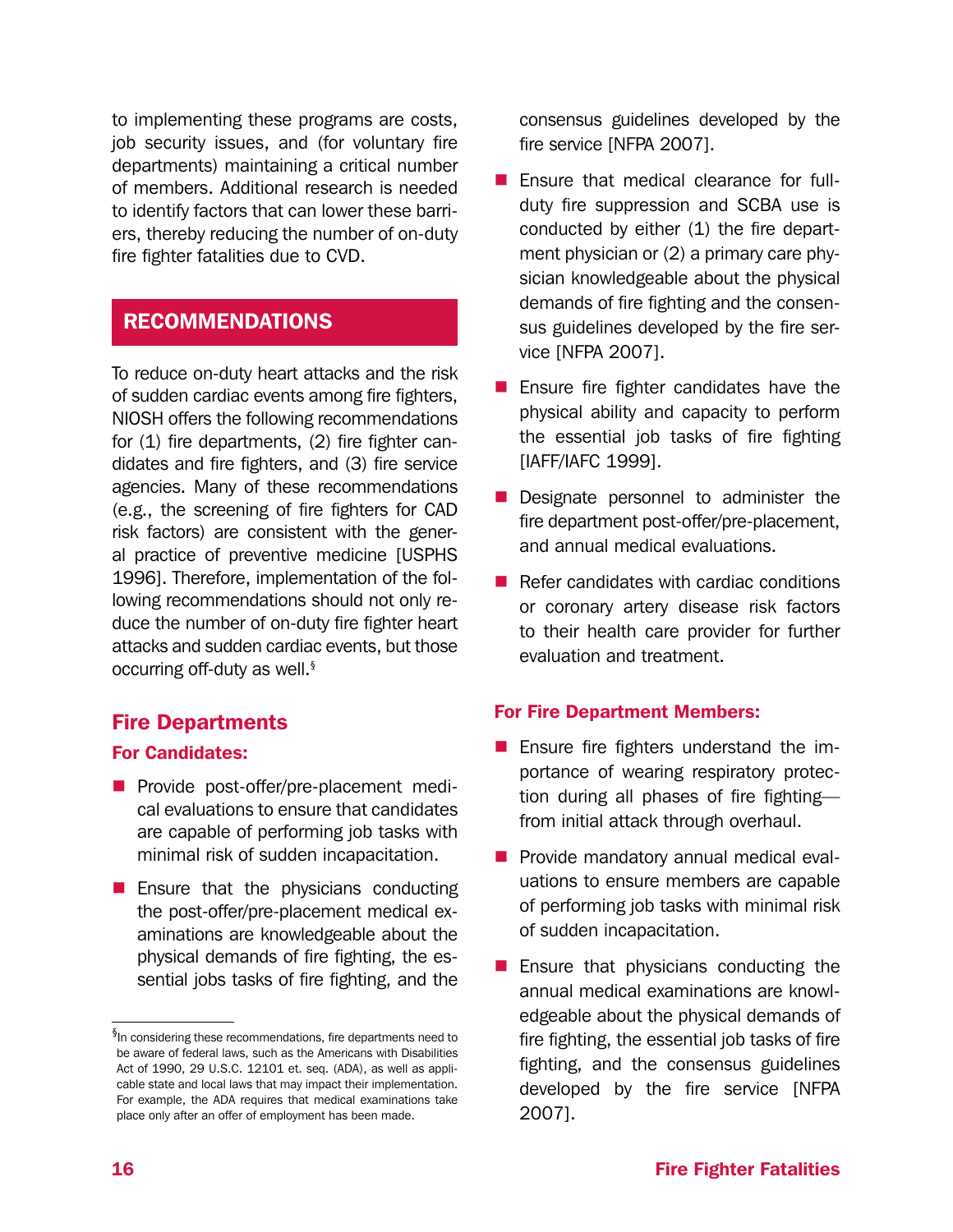- $\blacksquare$  Ensure medical clearance for full-duty fire suppression and SCBA use is conduced by either (1) the fire department physician or (2) the primary care physician as previously noted. The medical clearance letter should state what essential job tasks the fire fighter can, and cannot, perform [NFPA 2007].
- Develop a comprehensive wellness/fitness program for fire fighters to reduce risk factors for CVD and improve cardiovascular capacity. The NFPA and the IAFF/IAFC documents can provide guidance.
- $\blacksquare$  Encourage fire fighter participation in the fire department's wellness and fitness program.
- **E** Ensure a smoking cessation program is included in any wellness program.
- $\blacksquare$  Ensure that all fire stations and other fire department facilities are non-smoking facilities.
- **Place and maintain AEDs on all fire de**partment apparatus that are not equipped and staffed for manual defibrillation.
- $\blacksquare$  Train fire fighters on the proper use of AEDs.
- Remind emergency department person- nel and medical examiners to perform carboxyhemoglobin testing on all fire fighters who experience a cardiac ar rest.
- **Implement a comprehensive hearing** conservation program which contains the following components: hazard identification and reduction, use of personal hearing protection devises, periodic audiograms, and fire fighter training on hearing conservation [Tubbs 1995].



#### During fire suppression and training operations:

- Control exposure to carbon monoxide and other fire contaminants through proper management of the fire scene and prop-er use of respiratory protection.
- **E** Ensure adequate staffing levels for operations to prevent over-exertion and/or heat stress.
- Provide light weight equipment and personal protective gear to prevent over exertion and/or heat stress of the fire fighter.
- **Provide on-scene rehabilitation to moni**tor vital signs for indication of excessive cardiovascular strain, and to cool and hydrate the fire fighter.

#### Fire Fighter Fatalities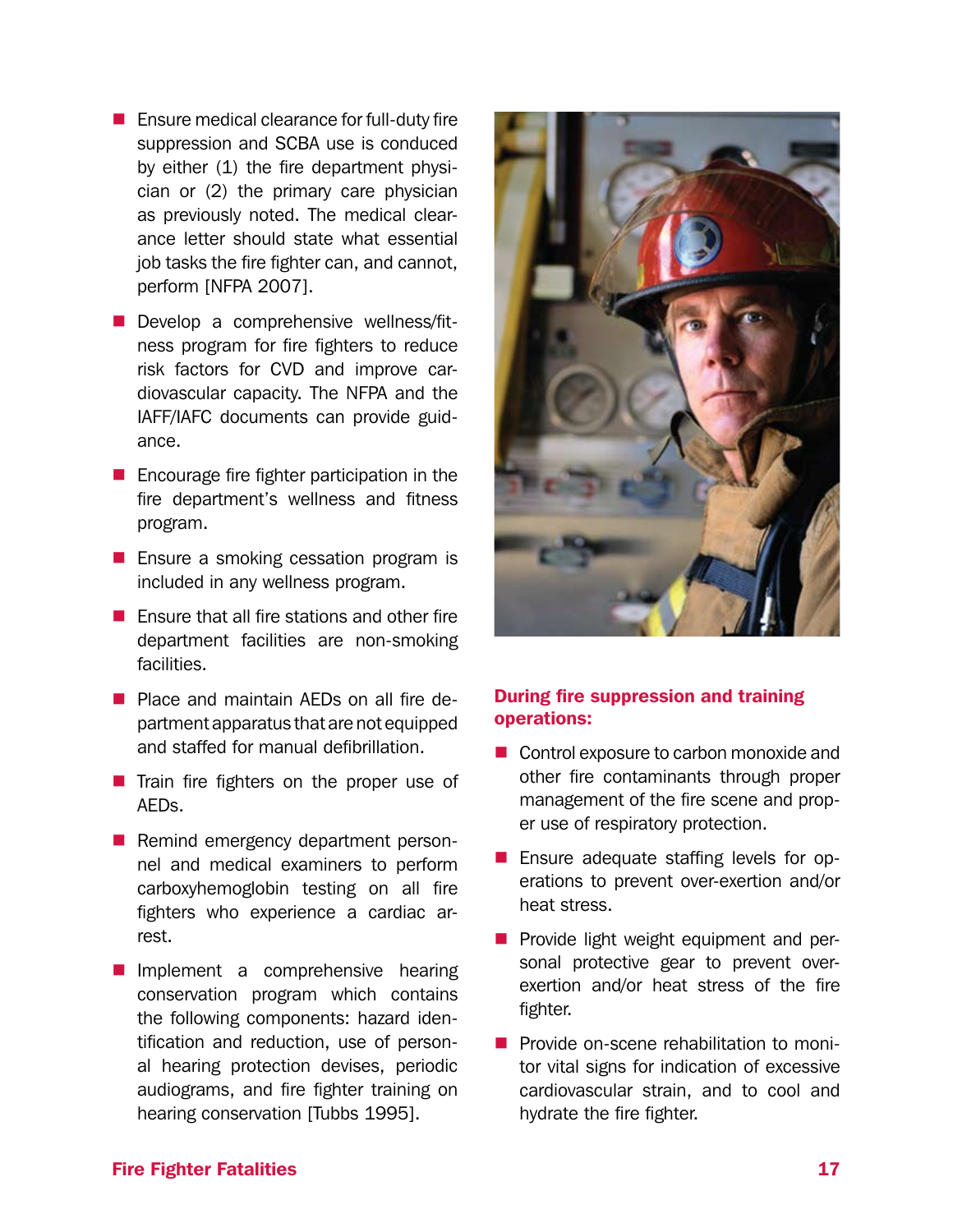**E** Ensure standby emergency medical care is available with transport capability.

# Fire Fighter Candidates and Fire Fighters

- **Participate in fire department fitness and** wellness programs.
- For those with CAD risk factors, seek medical attention.
- Share pertinent medical information with the fire department physician.
- Report any new medical conditions, changes in the severity of an existing medical condition, or the use of prescription or over-the-counter medications to the fire department physician.
- $\blacksquare$  Recognize the signs and symptoms of personal medical emergencies and know the appropriate course of action.
- **Participate in fire department hearing** conservation programs.
- Wear personal hearing protection devices, when appropriate.

#### Fire Service Agencies

- Conduct research on the effectiveness of health promotion programs to reduce the incidence of heart disease among fire fighters.
- Conduct research on the barriers to imple- menting health promotion programs (both wellness and fitness) in the fire service.
- Conduct research on occupational exposures and the risk they pose to the cardiovascular system.
- Conduct research into the effectiveness of on-scene rehabilitation to reduce cardiovascular strain.
- Explore the feasibility of developing and routinely analyzing a nation-wide database composed of the mandatory annual medical evaluations conducted by fire departments.

#### ACKNOWLEDGMENTS

 Principal contributors include Thomas Hales, Scott Jackson, and Tommy Baldwin of the Fire Fighter Fatality Investigation and Prevention Team, Division of Surveillance, Hazard Evalu- ations, and Field Studies. The authors would like to thank the following for their reviews of the document: Sandy Bogucki, Department of Emergency Medicine, Yale University; David Daniels, International Director, Health, Safety and Survival Section, IAFC; Richard Duffy, As- sistant to the General President, IAFF; Rita Fahy, Manager, Fire Data Bases & Systems, NFPA; Robert Goldberg, Medical Director, Los Angeles County; Jim Melius, Director, Laborers Health and Safety Fund; Daniel Samo, Chair, Public Safety Medicine Section, American Col- lege of Occupational and Environmental Medi- cine; Ronald Sarnicki, Executive Director, NFFF; Denise Smith, Chair, Department of Exercise Science, Skidmore College; Donald Stewart, Medical Director, Occupational Health Center, Fairfax County; William Troup, Fire Program Specialist, USFA; and Maggie Wilson, Director, Health and Safety, NVFC. Finally, the authors would like to thank the IAFF for supplying many of the photographs used in this document.

 Roz Kendall, Donna Pfirman, Vanessa Becks, and Gino Fazio provided editorial and production services.

Please direct any comments, questions, or requests for additional information to the following: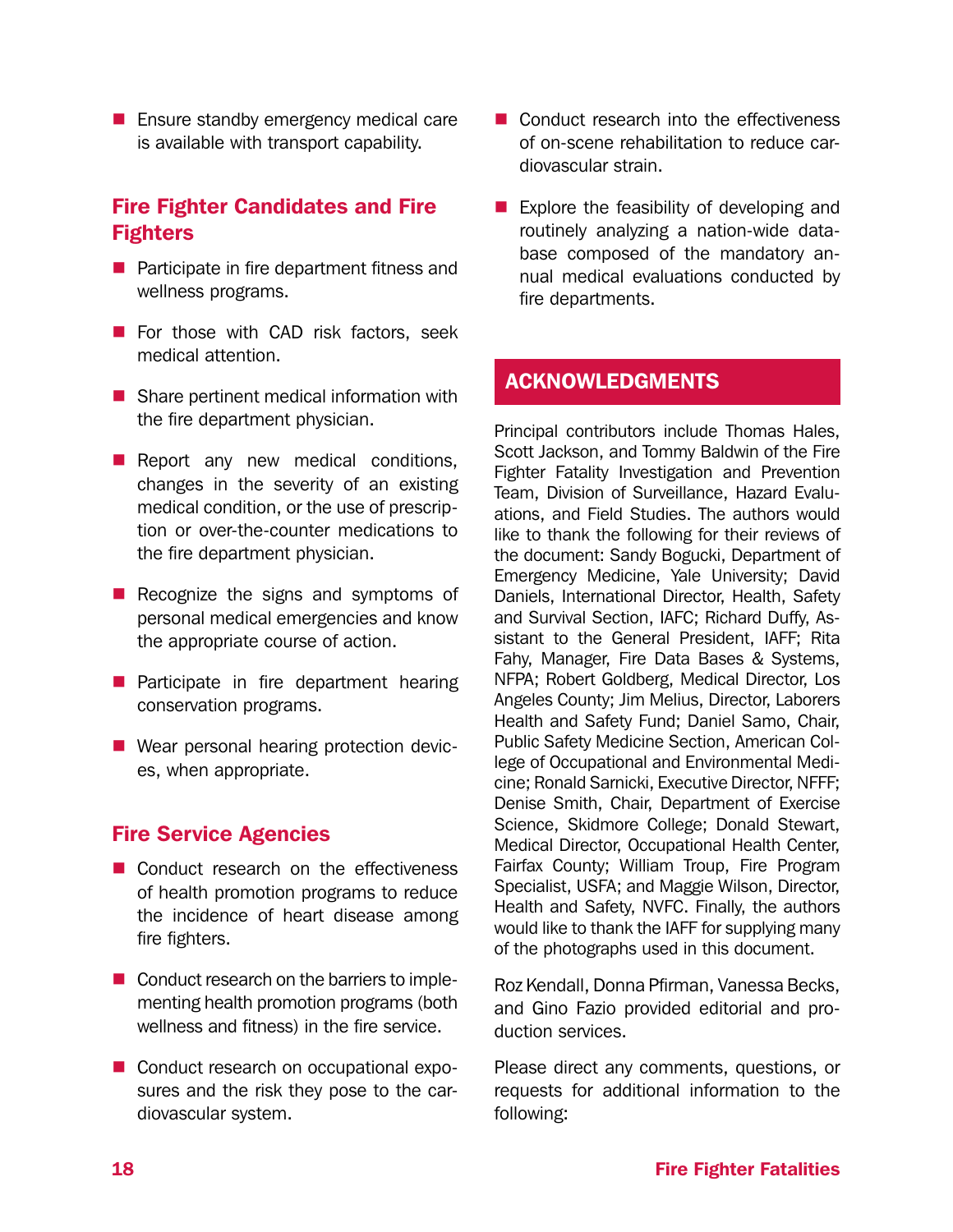Dr. Teresa Schnorr, Director Division of Surveillance, Hazard Evaluations and Field Studies National Institute for Occupational Safety and Health 5555 Ridge Avenue Cincinnati, OH 45226

Telephone: 513–841–4428 or call 1–800–35–NIOSH (1–800–356–4674)

We greatly appreciate your assistance in protecting the health of U.S. workers.

John Howard, M.D. Director, National Institute for Occupational Safety and Health Centers for Disease Control and **Prevention** 

# **REFERENCES**

AHA (American Heart Association) [2005]. 2005 American Heart Association Guidelines for Cardiopulmonary Resuscitation and Emergency Cardiovascular Care. Part 5: Electrical Therapies: Automated External Defibrillators, Defibrillation, Cardioversion, and Pacing. Circulation *112* (24 Supplement): IV–35.

AHA (American Heart Association) [2007]. Risk Factors and Coronary Artery Disease. http://www.americanheart.org/presenter. jhtml?identifier=4726] Date accessed February 26, 2007.

 Akhtar MJ, al-Nozha M, al-Harthi S, Houh MS [1993]. Electrocardiographic abnormalities in patients with heat stroke. Chest *104*:411– 414.

Albert CM, Mittleman MA, Chae CU, Lee IM, Hennekens CH, Manson JE [2000]. Triggering of sudden death from cardiac causes by vigorous exertion. N Engl J Med *343*:1355– 1361.

Allred EN, Bleecker ER, Chaitman BR, Dahms TE, Gottlieb SO, Hackney JD, PaganoM, Selvester RH, Walden SM, Warren J [1989]. Short-term effects of carbon monoxide exposure on the exercise performance of subjects with coronary artery disease. N Engl J Med *321*:1426–1432.

Allred EN, Bleecker ER, Chaitman BR, Dahms TE, Gottlieb SO, Hackney JD, Pagano M, Selvester RH, Walden SM, Warren J. [1991]. Effects of carbon monoxide on myocardial ischemia. Environ Health Perspect *91*:89–132.

 American Industrial Hygiene Association Technical Committee on Ergonomics [1971]. Ergonomics guide to assessment of meta- bolic and cardiac costs of physical work. Am Ind Hyg Assoc 560–564.

Arrighi HM, Hertz-Picciotto I [1994]. The evolving concept of the healthy worker survivor effect. Epidemiology *5*:189–196.

Barnard RJ, Duncan HW [1975]. Heart rate and ECG responses of fire fighters. J Occup Med *17*:247–250.

Bolstad-Johnson MD, Burgess JL, Crutchfield CD, Storment S, Gerkin R, Wilson JR [2000]. Characterization of firefighter exposures during fire overhaul. Am Ind Hyg Assoc J *61*:636–641.

Brandt-Rauf PW, Fallon LF Jr, Tarantini T, Idema C, Andrews L [1988]. The health hazards of fire fighters: exposure assessment. Br J Ind Med *45*:606–612.

Brook RD, Franklin B, Cascio W, Hong Y, Howard G, LIpsett M, Luepker R, Mittleman M,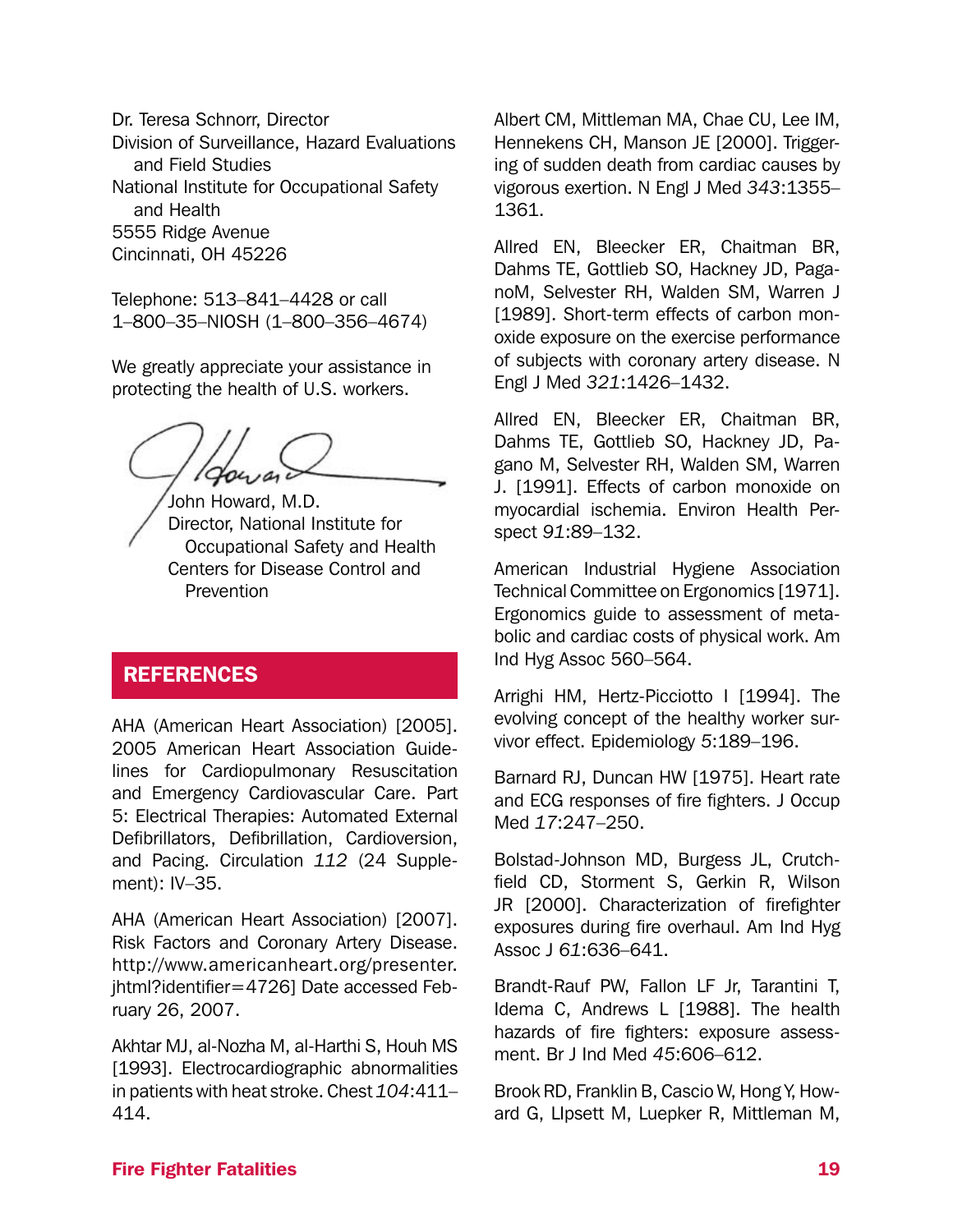Samet J, Smith SC, Tager I [2004]. Air pollution and cardiovascular disease. A statement for healthcare professionals from the expert panel on population and prevention science of the American Heart Association. Circulation *109*:2655–2671.

CA-EPA (Environmental Protection Agency) [2005]. Proposed identification of environmental tobacco smoke as a toxic air contaminant. Part B: Health effects. Sacramento (CA): California Environmental Protection Agency, Office of Environmental Health Hazard Assessment, 2005.

Calvert G, Merling JW, Burnett CA [1999]. Ischemic heart disease mortality and occupation among 16- to 60-year-old males. J Occup Environ Med *41*(11):960–966.

CFR (Code of Federal regulations). Title 29 Part 1910, OSHA. Washington, DC: U.S. Government Printing Office, Office of the Federal Register.

Choi BCK [1992]. Definition, sources, magnitude, effect modifiers, and strategies of reduction of the healthy worker effect. J Occup Med *34*:979–988.

Choi BCK [2000]. A technique to reassess epidemiologic evidence in light of the healthy worker effect: the case of firefighting and heart disease. J Occup Environ Med *42*(10):1021–1034.

Davies HW, Teschke K, Kennedy SM, Hodgson MR, Hertzman C, Demers P [2005]. Occupational exposure to noise and mortality from acute myocardial infarction. Epidemiology *16*:25–32.

Dockery DW, Pope DA, Xu X, Spengler JD, Ware JH, Fay ME, Ferris BG, Speizer FE [1993]. An association between air pollution and mortality in six US cities N Engl J Med *329*:1753–1759.

Elliott WJm [2001]. Cyclic and circadian variations in cardiovascular events. Am J Hypertens *14*:291S–295S.

Ernst A, Zibrak JD [1998]. Carbon monoxide poisoning. N Engl J Med *339*:1603–1608.

 Fahy R [2005]. U.S. firefighter fatalities due to sudden cardiac death, 1995–2004. Quin-cy, MA: National Fire Protection Association.

Feuer E, Roseman K [1986]. Mortality in police and firefighters in New Jersey. Am J Ind Med *9*:517–519.

Finn JC, Jacobs IG, Holman CDJ, Oxer HF [2001]. Outcomes of out-of-hospital cardiac arrest patients in Perth, Western Australia, 1996–1999. Resuscitation *51*:247–255.

Glasgow RE, Vogt TM, Boles SM [1999]. Evaluating the public health impact of health promotion interventions: The RE-AIM framework. Am J Public Health *89*:1322–1327.

Gledhill N, Jamnik VK [1992]. Characterization of the physical demands of firefighting. Can J Spt Sci *17*:207–213.

Guidotti TL [1992]. Human factors in firefighting: ergonomic, cardiopulmonary, and psychogenic stress-related issues. Int Arch Occup Environ Health *64*:1–12.

Guidotti TL [1995]. Occupational mortality among firefighters: assessing the association. J Occup Environ Med *37*:1348–1356.

Hales T, Baldwin T, Sexson K, Brown S [1999]. NIOSH Fire Fighter Fatality Investigation and Prevention Program. Unpublished paper presented at the IAFF Redmond Symposium, Honolulu, HI, August 26.

Hurley BH, Glasser SP, Phelps CP [1980]. Cardiovascular and sympathetic reactions to in-flight emergencies among base fire fighters. Aviat Space Environ Med *51*:788– 792.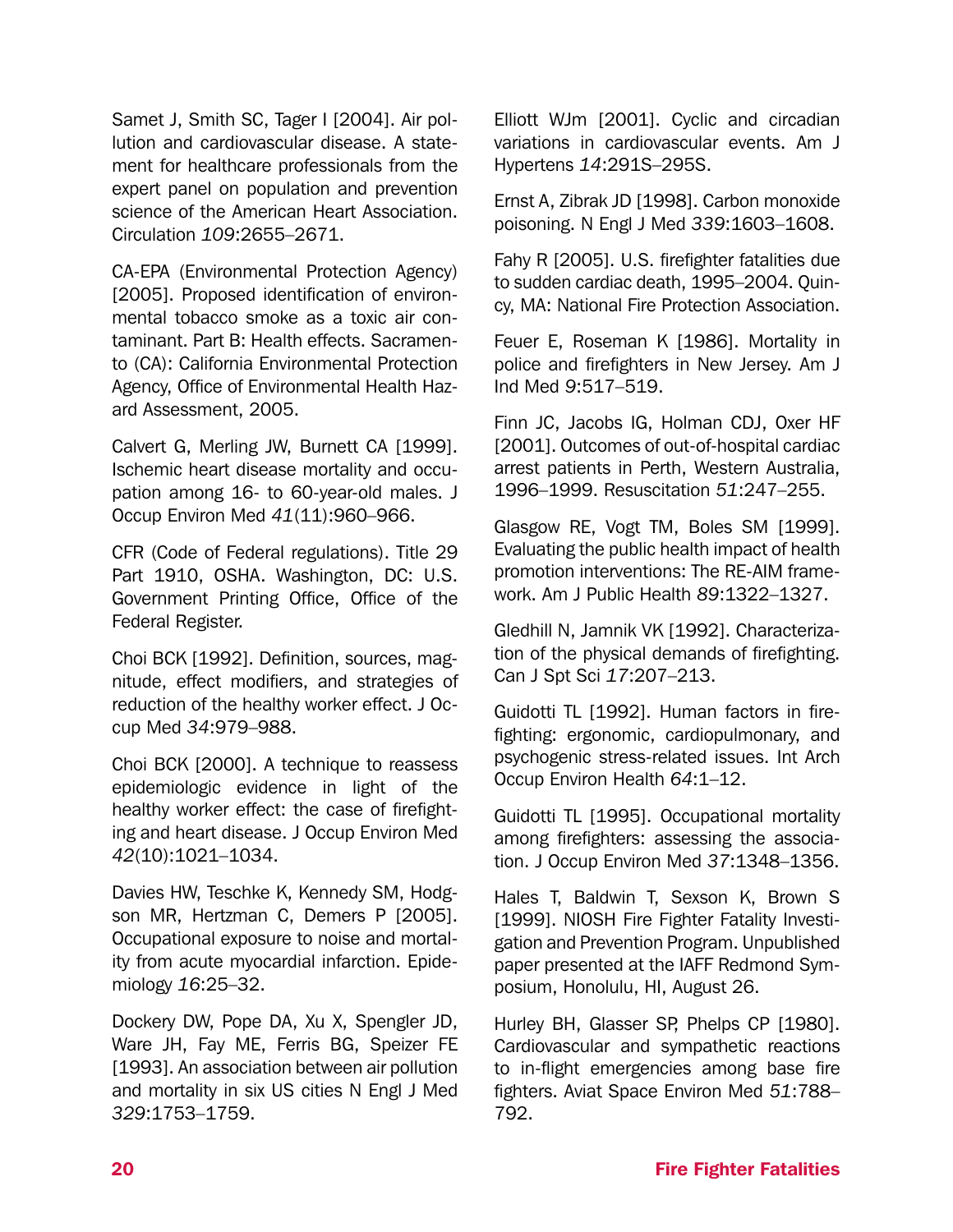IAFF, IAFC [1997]. The fire service joint labor management wellness/fitness initiative. Washington, DC: International Association of Fire Fighters, International Association of Fire Chiefs.

IAFF, IAFC [1999]. Candidate physical ability test. Washington, DC: International Association of Fire Fighters, International Association of Fire Chiefs.

Gold A, Burgess WA, Clougherty EV [1978]. Exposure of firefighters to toxic air contaminants. Am Ind Hyg Assoc *39*:534–538.

Jankovic J, Jones W, Burkhart J, Noonan G [1991]. Environmental study of firefighters. Ann Occup Hyg *35*:581–602.

Kales SN, Soteriades ES, Christoudias SG, Christiani DC [2003]. Firefighters and onduty deaths from coronary heart disease: a case control study. Environ health: a global access science source. 2:14. [http://www. ehjournal.net/content/2/1/14]. Date accessed: February 15, 2007.

Kales SN, Soteriades ES, Christophi CA, Christiani DC [2007]. Emergency duties and deaths from heart disease among fire fighters in the United States. N Eng J Med *356*:1207–1215.

Karter Jr MJ, Molis JL [2006]. Fire Fighter Injuries–2005. Quincy, MA: National Fire Protection Association.

Kulig K [1991]. Cyanide antidotes and fire technology. New Eng J Med *325*:1801– 1802.

Kuorinka I, Korhonen O [1981]. Firefighters' reaction to alarm, an ECG and heart rate study. J Occup Med *23*:762–766.

Lemon PW, Hermiston RT [1977]. The human energy cost of fire fighting. J Occup Med *19*:558–562.

 Gaithersburg, MD. [http://fire.nist.gov/bfrlpubs/fire05/PDF/f05154.pdf]Dateassessed: Levin BC, Kuligowski ED [2005]. Chapter 10. Toxicology of Fire and Smoke. National Institutes of Standards and Technology, March 12, 2007.

Manning JE, Griggs TR [1983]. Heart rate in fire fighters using light and heavy breathing equipment: simulated near maximal exertion in response to multiple work load conditions. J Occup Med *25*:215–218.

McNamee R, Burgess G, Dippnall WM, Cherry N [2006]. Occupational noise exposure and ischaemic heart disease mortality. Occup Environ Med *63*:813–819.

Melius JM [1995]. Cardiovascular disease among firefighters. In: Orris P, Melius J, Duffy RM, eds. Firefighters' safety and health. Occupational Medicine State of the Art Reviews *10*(4)821–827. Philadelphia, PA: Hanley & Belfus, Inc.

Mittleman MA, Maclure M, Tofler GH, Sherwood JB, Goldberg RJ, Muller JE [1993]. Triggering of acute myocardial infarction by heavy physical exertion. N Eng J Med *329*:1677–1683.

NFPA [2000]. NFPA 1583: Standard on health-related fitness programs for fire fighters. Quincy, MA: National Fire Protection Association.

NFPA [2002a]. NFPA 1404: Standard for fire service respiratory protection training. Quincy, MA: National Fire Protection Association.

NFPA [2002b]. NFPA 1500: Standard on fire department occupational safety and health program. Quincy, MA: National Fire Protection Association.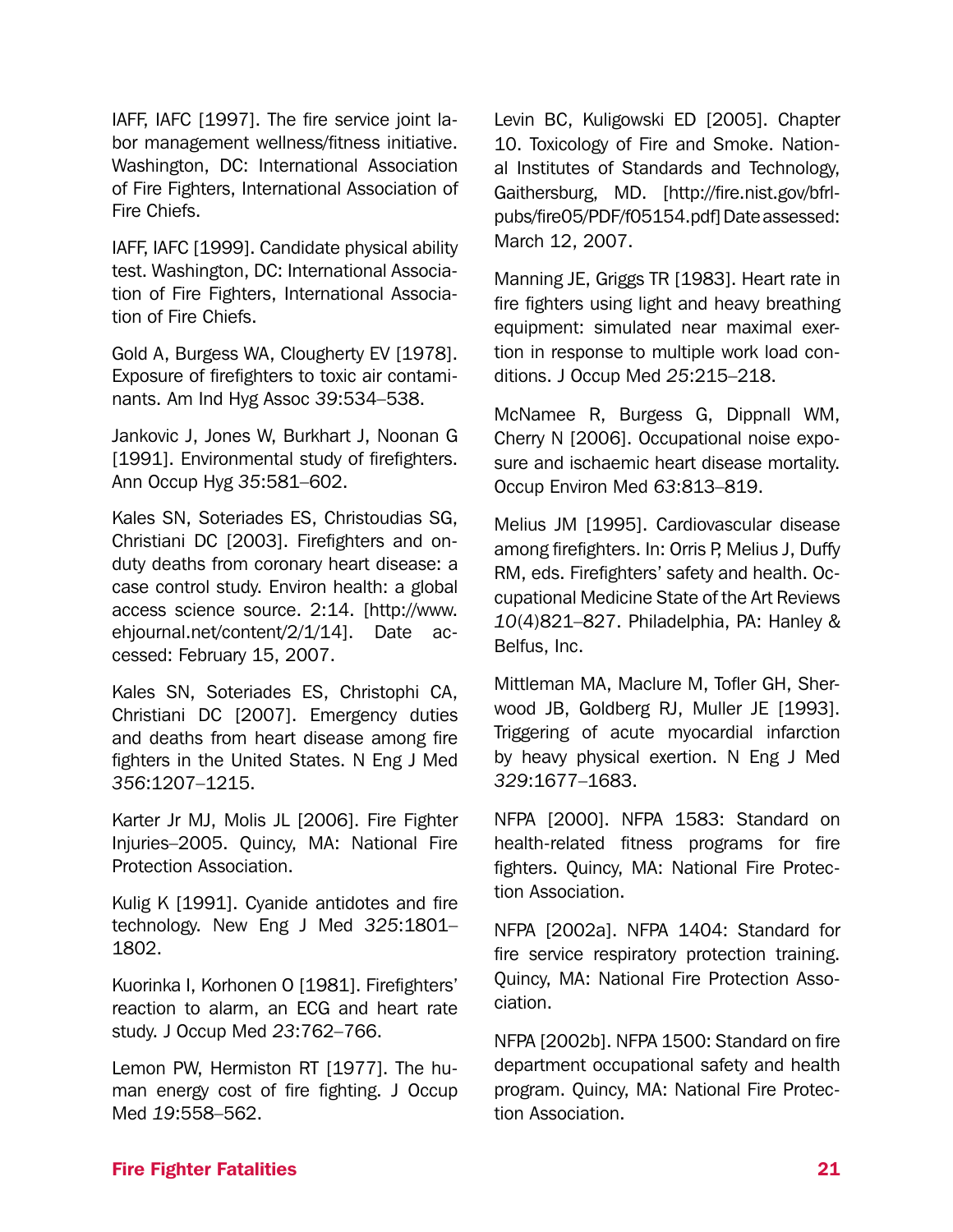NFPA [2002c]. NFPA 1001: Standard for fire fighter professional qualifications. Quincy, MA: National Fire Protection Association.

NFPA [2007]. NFPA 1582: Standard on comprehensive occupational medical program for fire departments. Quincy, MA: National Fire Protection Association.

 defibrillator-capable emergency medical ser- vices for victims of out-of-hospital cardiac ar- rest. Ann Emerg Med *34*:517–525. Nichol G, Stiell IG, Laupacis A, Pham B, De Maio VJ, Wells GA [1999]. A cumulative meta-analysis of the effectiveness of

NIOSH [1985]. NIOSH/OSHA/USCG/EPA. Occupational Safety and Health Guidance Manual for Hazardous Waste Site Activities. U.S. Department of Health and Human Services, Public Health Service, Centers for Disease Control and Prevention, National Institute for Occupational Safety and Health Publication No. 85–115.

NIOSH [2000]. Fire fighter dies as a result of a cardiac arrest during a trench rescue— Georgia. Cincinnati, OH: U.S. Department of Health and Human Services, Public Health Service, Centers for Disease Control and Prevention, National Institute for Occupational Safety and Health, Fatality Assessment and Control Evaluation (FACE) Report 99F–49.

NIOSH [2001]. Fire fighter dies after completing job task evaluation—Alabama. Cincinnati, OH: U.S. Department of Health and Human Services, Public Health Service, Centers for Disease Control and Prevention, National Institute for Occupational Safety and Health, Fatality Assessment and Control Evaluation (FACE) Report F2001–25.

NIOSH [2003]. Fire fighter dies during live fire training—North Carolina. Cincinnati, OH: U.S. Department of Health and Human Services, Public Health Service, Centers for Disease Control and Prevention, National Institute for Occupational Safety and Health, Fatality Assessment and Control Evaluation (FACE) Report F2002–19.

NIOSH [2004]. Fire fighter dies during performing service call—Connecticut. Cincinnati, OH: U.S. Department of Health and Human Services, Public Health Service, Centers for Disease Control and Prevention, National Institute for Occupational Safety and Health, Fatality Assessment and Control Evaluation (FACE) Report F2004–7.

NIOSH [2005]. Fire chief suffers sudden cardiac death while returning to the fire station after a structure fire. Cincinnati, OH: U.S. Department of Health and Human Services, Public Health Service, Centers for Disease Control and Prevention, National Institute for Occupational Safety and Health, Fatality Assessment and Control Evaluation (FACE) Report F2005–11.

NVFC (National Volunteer Fire Council) [2004a]. Healthy-heart initiative. [http:// www.healthy-firefighter.org]. Date accessed: February 15, 2007.

NVFC, USFA [2004b]. Health and wellness guide for the volunteer fire service, Emmitsburg, MD: Federal Emergency Management Agency; United States Fire Administration, Publication No. FA–267/January 2004. [http://www.usfa.fema.gov/downloads/pdf/ publications/fa-267.pdf] Date accessed: February 15, 2007.

NFFF (National Fallen Firefighter Foundation) [2007]. Everyone Goes Home Firefighter Life Safety Initiative. [www.everyonegoeshome.com] Date accessed: March 9, 2007.

 Paffenbarger RS Jr, Hyde RT, Wing AL, Lee IM, Jung DL, Kampert JB [1993]. The associa-tion of changes in physical-activity level and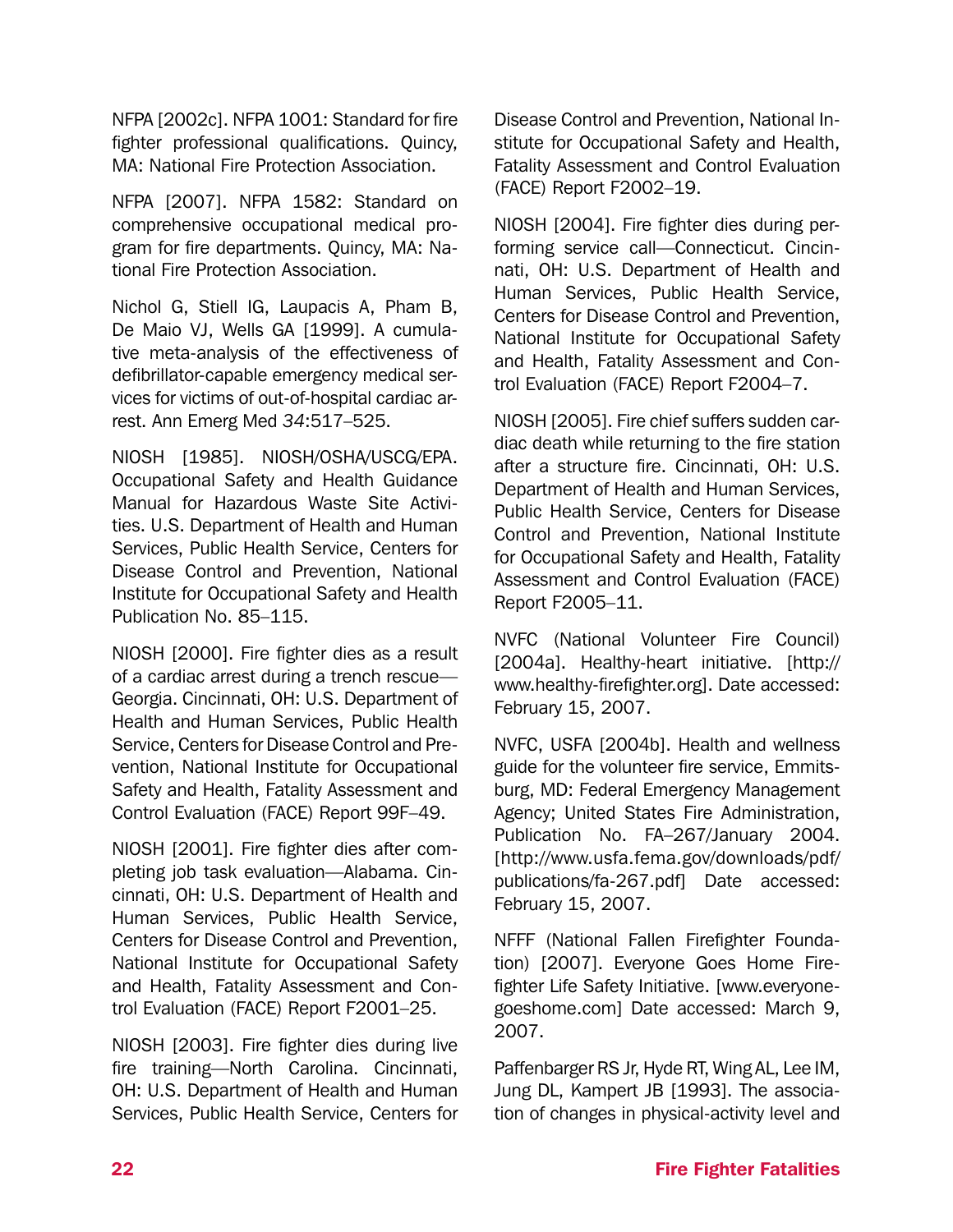other lifestyle characteristics with mortality among men. N Engl J Med *32*:538–545.

Pantadosi CA [2002]. Carbon monoxide poisoning. N Eng J Med *347*:1054–1055.

Pelletier KR [2001]. A review and analysis of the clinical- and cost-effectiveness studies of comprehensive health promotion and disease management programs at the worksite: 1998–2000 update. Am J Hlth Promot *16*:107–116.

Pelletier KR [1996]. A review and analysis of the clinical- and cost-effectiveness studies of comprehensive health promotion and disease management programs at the worksite: 1993–1995 update. Am J Hlth Promot *10*:380–388.

Peters A, Dockery DW, Muller JE, Mittleman MA [2001]. Increased particulate air pollution and triggering of myocardial infarction. Circulation *103*:2810–2815.

Pope CA III, Burnett RT, Thun MJ, Calle EE, Krewski D, Ito K, Thurston GD [2002]. Lung cancer, cardiopulmonary mortality, and longterm exposure to fine particulate air pollution. JAMA *287*:1132–1141.

Pope CA III, Burnett RT, Thurston GD, Thun MJ, Calle EE, Krewski D, Godleski JJ [2004]. Cardiovascular mortality and long-term exposure to particulate air pollution: epidemiological evidence of general pathophysiological pathways of disease. Circulation *109*:71–77.

Pope CA III, Muhlestein JB, Heidi TM, Renlund DG, Anderson JL, Horne BD [2006]. Ischemic heart disease events triggered by short-term exposure to fine particulate air pollution. Circulation *114*:2443–2448.

Purser DA, Grimshaw P, Berrill KR [1984]. Intoxication by cyanide in fires: A study in monkeys using polyacrylonitrile. Arch Environ Health 39:394–400.

 Rossi R [2003]. Fire fighting and its influence on the body. Ergonomics *46*:1017–1033.

Sandvik L, Erikssen J, Thaulow E, Erikssen G, Munda R, RodahlK [1993]. Physical fitness as a predictor of mortality among healthy, middle-aged Norwegian men. N Engl J Med *328*:533–537.

Satran D, Henry CR, Adkinson C, Nicholson CI, Yiscah B, Henry TD [2005]. Cardiovascular manifestations of moderate to severe carbon monoxide poisoning. J Am Coll Cardiol *45*:1513–1516.

Siscovick DS, Weiss NS, Fletcher RH, Lasky T [1984]. The incidence of primary cardiac arrest during vigorous exercise. N Eng J Med *311*:874–877.

Smith DL, Petruzzello SJ, Manning TS [2001]. The Effect of Strenuous Live-Fire Drills on Cardiovascular and Psychological Responses of Recruit Firefighters. Ergonomics *44*:24 4–254.

Steenland K [2000]. Shift work, long hours, and SCD: a review. Research finding linking workplace factors to CVD outcomes. In: Schnall PL, Belkic K, Landsbergis P, Baker D, eds. The workplace and cardiovascular disease. Occupational Medicine State of the Art Reviews *15*(1):7–17. Philadelphia, PA: Hanley & Belfus, Inc.

Stiell IG, Wells GA, De Maio VJ, Spaite DW, Field BJ 3rd, Munkley DP, Lyver MB, Luinstra LG, Ward R. [1999a]. Modifiable factors associated with improved cardiac arrest survival in a multicenter basic life support/ defibrillation system: OPALS Study Phase I results. Ontario Prehospital Advanced Life Support. Ann Emerg Med *33*:44–50.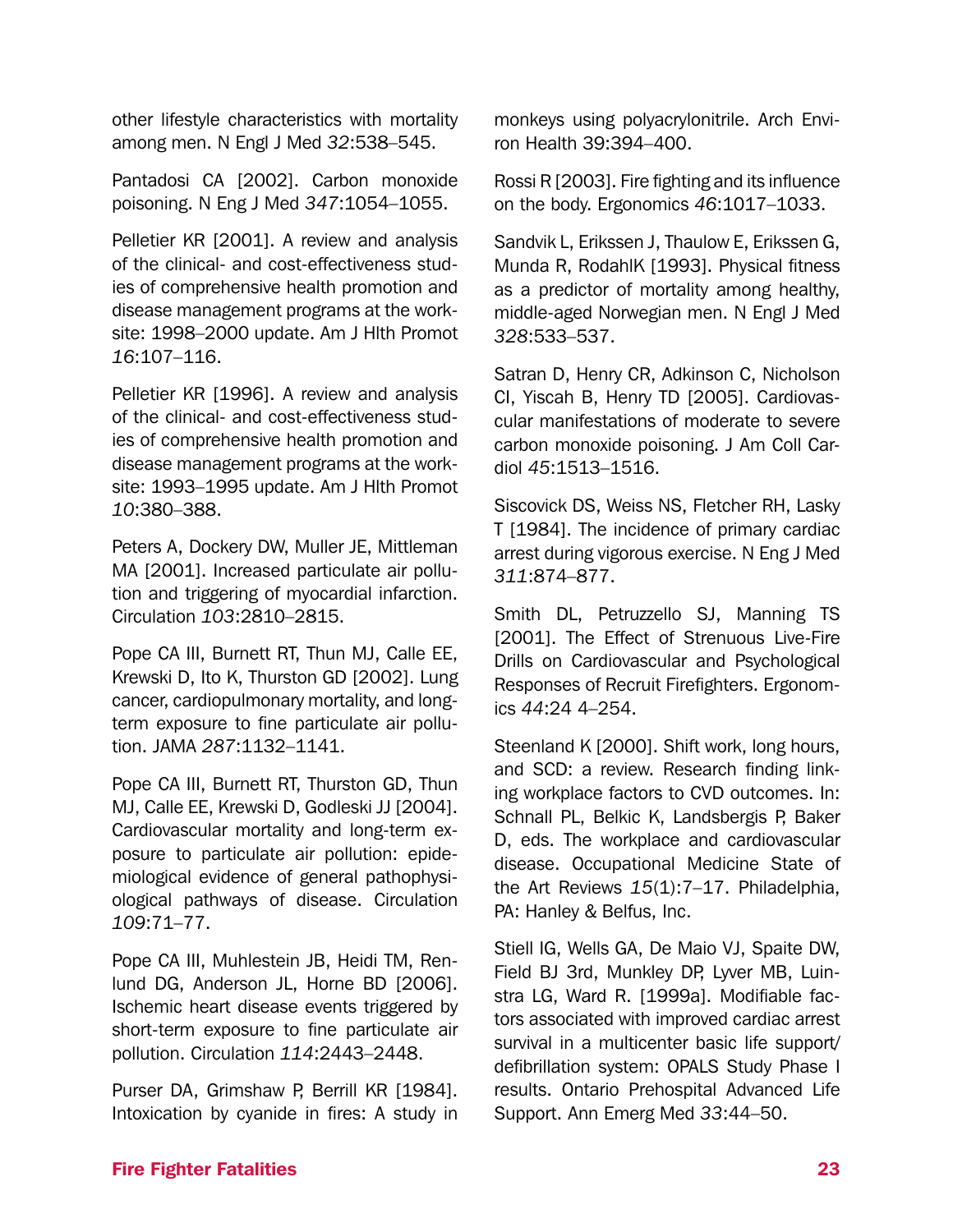Stiell IG, Wells GA, Field BJ, Spaite DW, De Maio VJ, Ward R, Munkley DP, Lyver MB, Luinstra LG, Campeau T, Maloney J, Dagnone E, OPALS Study Group [1999b]. Improved out-of-hospital cardiac arrest survival through the inexpensive optimization of an existing defibrillation program: OPALS Study Phase II. JAMA *281*:1175–1181.

Tofler GH, Muller JE, Stone PH, Forman S, Solomon RE, Knatterud GL, Braunwald E [1992]. Modifiers of timing and possible triggers of acute myocardial infarction in the Thrombolysis in Myocardial Infarction Phase II (TIMI II) Study Group. J Am Coll Cardiol *20*:1049–1055.

Treitman RD, Burgess WA, Gold A [1980]. Air contaminants encountered by fire fighters. Am Ind Hyg Assoc J *41*:796–802.

 Tubbs RL [1995]. Noise and hearing loss in firefighting. In: Orris P, Melius J, Duffy RM, eds. Firefighters' safety and health. Occupational Medicine State of the Art Reviews *10*(4)843– 856. Philadelphia, PA: Hanley & Belfus, Inc.

 USDHHS (U.S. Department of Health and Human Survices) [2006]. The health consequences of involuntary exposure to to bacco smoke. [www.surgeongeneral.gov/ pdf] Date accessed: Febuary 23, 2007. library/secondhandsmoke/report/fullreport.

 USEPA (U.S. Environmental Protection Agen- cy) [1992]. Review of national ambient air quality standards for carbon monoxide. Assessment of scientific and technical information, pp. 15–22. [http://www.epa.gov/ ttn/naaqs/standards/co/data/cosp1992. pdf]. Date accessed: February 15, 2007.

 USFA (U.S. Fire Administration) [2002]. Fire- fighter fatality retrospective study, 1990– 2000. Emittsburg, MD: Federal Emergency Management Agency, U.S. Fire Administration,

 Publication No. FA–220. [http://www.usfa. pdf] Date accessed: February 15, 2007. dhs.gov/downloads/pdf/publications/fa-220.

USFA (U.S. Fire Administration) [2006] Four Years Later—A Second Needs Assessment of the U.S.Fire Service. Emittsburg, MD: Federal Emergency Management Agency, U.S. Fire Administration, Publication No. FA–303. [http://www.nfpa.org/assets/files/ PDF/NeedsAssessment2NatlReportFA303. pdf] Date accessed: April 26, 2007.

U.S. Preventive Services Task Force [1996]. Guide to clinical prevention services, 2nd ed. Baltimore, MD: Williams & Wilkins.

Valenzuela TD, Roe DJ, Cretin S, Spaite DW, Larsen MP [1997] Estimating effectiveness of cardiac arrest interventions: a logistic regression survival model. Circulation *96*:3308–3313.

Van Kempen EE, Kruize H, Boshuizen HC, Ameling CB, Staatsen BAM, DeHollander AEM [2002]. The association between noise exposure and blood pressure and ischemic heart disease: a meta-analysis. Environ Health Perspect *110*:307–310.

White RD, Hankins DG, Bugliosi TF [1998]. Seven years' experience with early defibrillation by police and paramedics in an emergency medical services system. Resuscitation *39*:145–151.

Willich SN, Lewis M, Lowel H, Arntz HR, Schubert F, Schroder R [1993]. Physical exertion as a trigger of acute myocardial infarction. N Eng J Med *329*:1684–1690.

Willich SN, Wegscheider K, Stallmann M, Keil T [2006]. Noise burden and the risk of myocardial infarction. Eur Heart J *27*:276– 282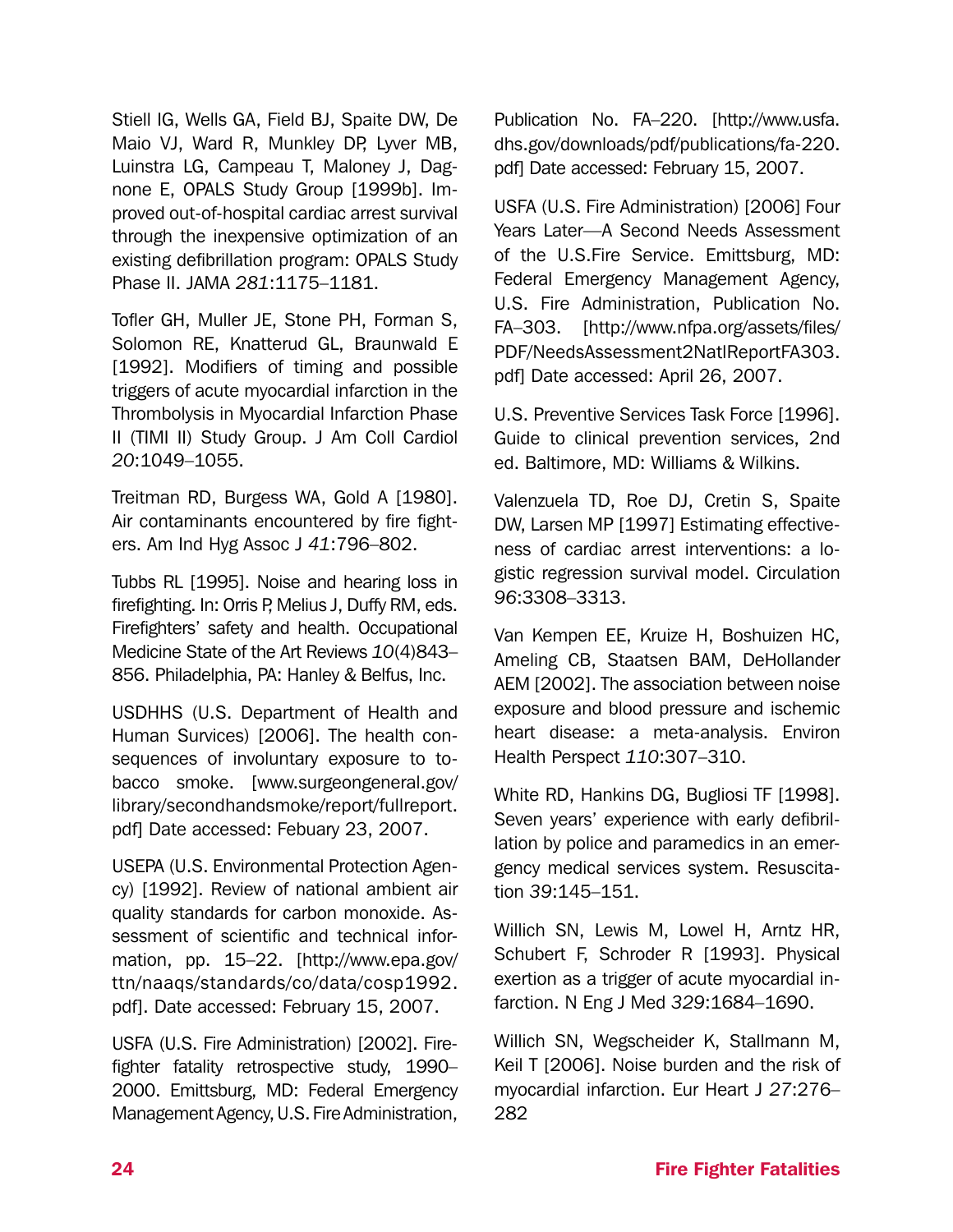# **NOTES**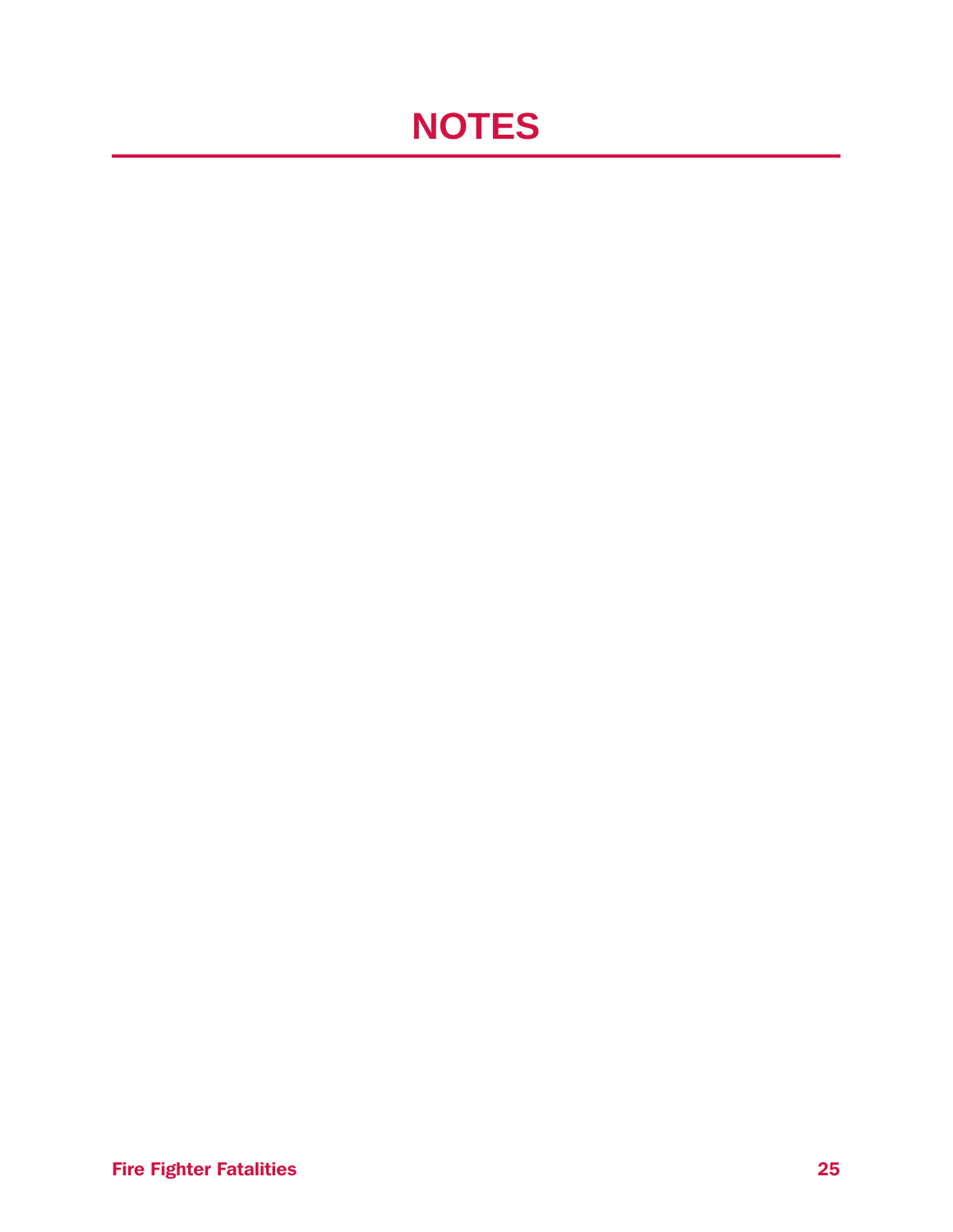# **NOTES**